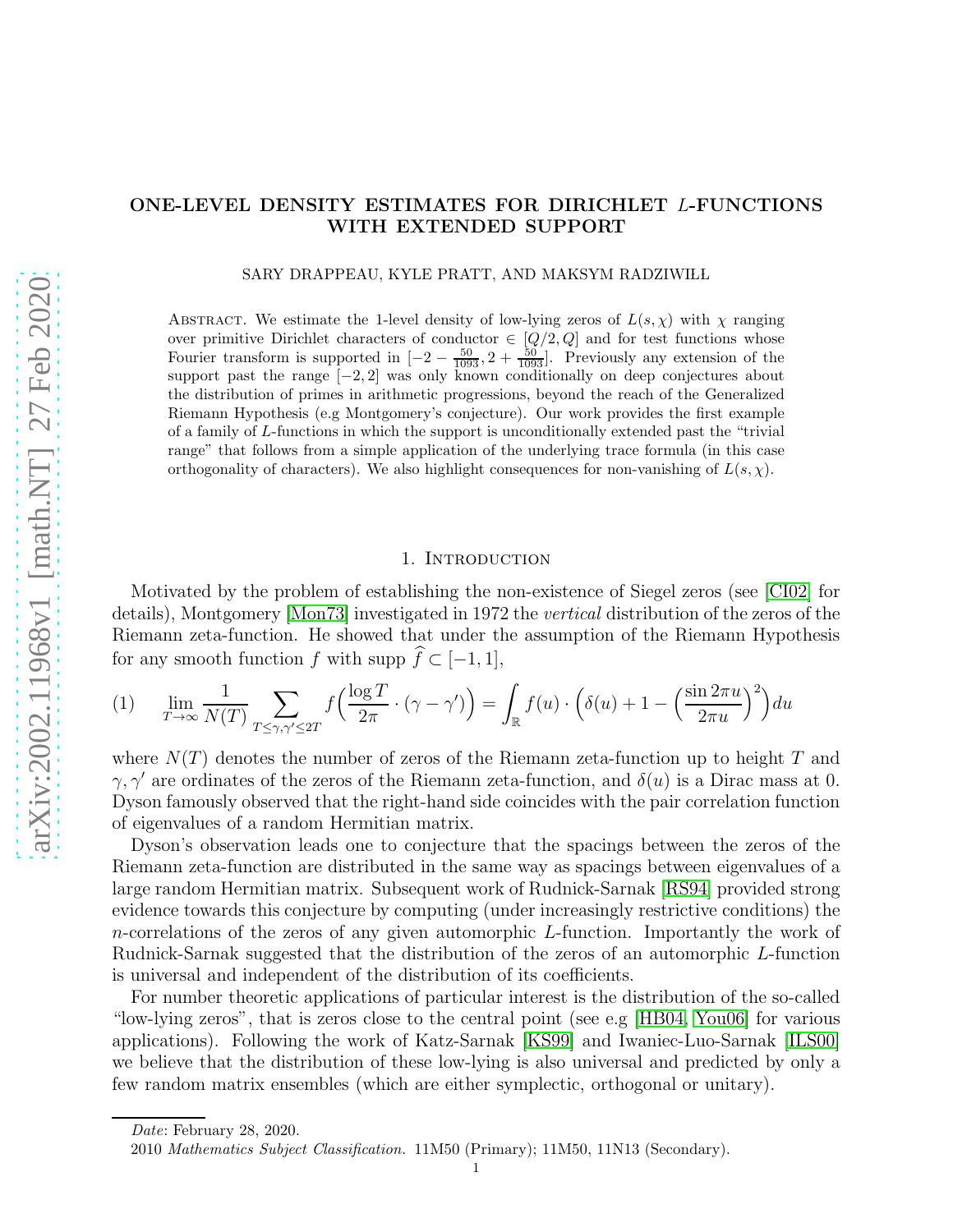Specifically the work of Katz-Sarnak suggests that for any smooth function  $\phi$  and any natural "family" of automorphic objects  $\mathcal{F},$ 

(2) 
$$
\frac{1}{\# \mathcal{F}} \sum_{\pi \in \mathcal{F}} \sum_{\gamma_{\pi}} \phi \left( \frac{\log \mathfrak{c}_{\pi}}{2\pi} \cdot \gamma_{\pi} \right) \underset{\# \mathcal{F} \to \infty}{\longrightarrow} \int_{\mathbb{R}} \phi(x) K_{\mathcal{F}}(x) dx
$$

where  $\gamma_{\pi}$  are ordinates of the zeros of the L-function attached to  $\pi$ ,  $\mathfrak{c}_{\pi}$  is the analytic conductor of  $\pi$  and  $K_{\mathcal{F}}(x)$  is a function depending only on the "symmetry type" of  $\mathcal F$ (see [\[ILS00\]](#page-20-3) for a more detailed discussion).

There is a vast literature providing evidence for  $(4)$  (see [\[MMR](#page-21-3)+16]). Similarly to Montgomery's result [\(1\)](#page-0-0) all of the results in the literature place a restriction on the support of the Fourier transform of  $\phi$ . This restriction arises from the limitations of the relevant trace formula. In practice an application of the trace formula gives rise to so-called "diagonal" and "off-diagonal" terms. Trivially bounding the off-diagonal terms corresponds to what we call a "trivial" application of the trace formula

A central yet extremely difficult problem is to extend the support of  $\widehat{\phi}$  beyond what a "trivial" application of the trace formula gives. In fact most works in which the support of  $\phi$ has been extended further rely on the assumption of various deep hypothesis about primes that sometimes lie beyond the reach of the Generalized Riemann Hypothesis (GRH).

For example Iwaniec-Luo-Sarnak show that in the case of holomorhic forms of weight  $\leq K$  one obtains unconditionally a result for  $\phi$  supported in [−1, 1] and that under the assumption of the Generalized Riemann Hypothesis this can be enlarged to  $[-2, 2]$  (it is observed in [\[LDS\]](#page-21-4) that assuming GRH only for Dirichlet L-functions is sufficient). Iwaniec-Luo-Sarnak also show that this range can be pushed further to supp  $\hat{\phi} \subset (-22/9, 22/9)$ under the additional assumption that, for any  $c \ge 1$ ,  $(a, c) = 1$  and  $\varepsilon > 0$ ,

$$
\sum_{\substack{p \le x \\ p \equiv a \pmod{c}}} e(2\sqrt{p}/c) \ll_{\varepsilon} x^{1/2 + \varepsilon}.
$$

A similar behaviour is observed on low-lying zeroes of dihedral L-functions associated to an imaginary quadratic field [\[FI03\]](#page-20-4), where an extension of the support is shown to be equivalent to an asymptotic formula on primes with a certain splitting behaviour.

As another example, it follows for instance from minor modifications of [\[HR03,](#page-20-5) [CLLR14\]](#page-20-6) that in the family of primitive Dirichlet characters of modulus  $\leq Q$  one can estimate 1level densities unconditionally for  $\phi$  with  $\phi$  supported in  $[-2, 2]^1$  $[-2, 2]^1$ . Fiorilli-Miller [\[FM15\]](#page-20-7) have shown that for any  $\delta \in (0, 2)$ , this support can be enlarged to  $[-2 - \delta, 2 + \delta]$  under the following "de-averaging hypothesis"

<span id="page-1-1"></span>
$$
(3) \sum_{Q/2 \leq q \leq Q} \Big| \sum_{\substack{p \leq x \\ p \equiv 1 \pmod{q}}} \log p - \frac{x}{\varphi(q)} \Big|^2 \ll Q^{-\delta/2} \sum_{Q/2 \leq q \leq Q} \sum_{(a,q)=1} \Big| \sum_{\substack{p \leq x \\ p \equiv a \pmod{q}}} \log p - \frac{x}{\varphi(q)} \Big|^2.
$$

In this paper we give a first example of a family of L-functions in which we can *unconditionally* enlarge the support past the "trivial" range that follows from a simple application of the trace formula (in this case orthogonality of characters).

<span id="page-1-0"></span><sup>&</sup>lt;sup>1</sup>This is in fact the  $GL(1)$  analogue of the result of Iwaniec-Luo-Sarnak for holomorphic forms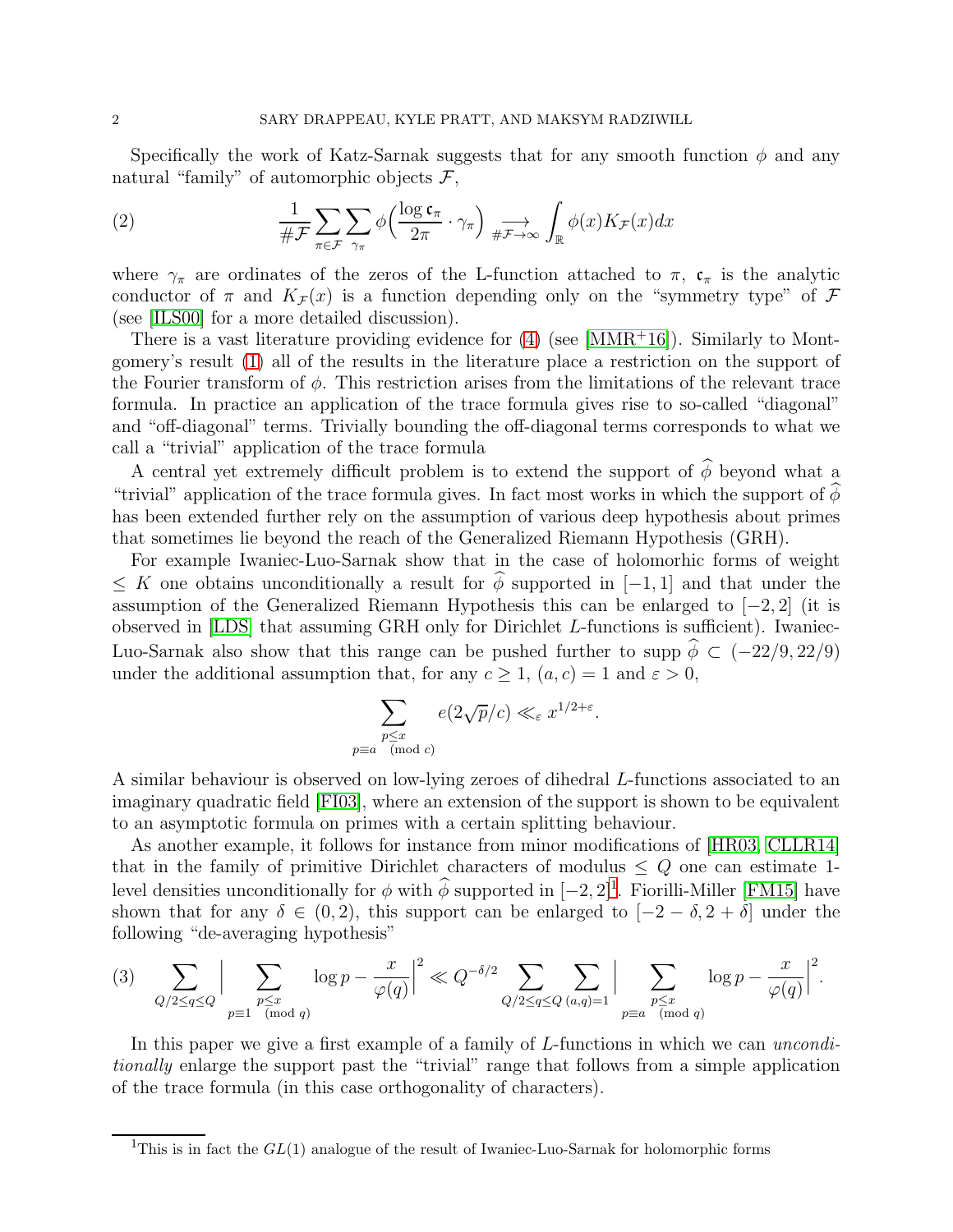<span id="page-2-1"></span>**Theorem 1.** Let  $\Phi$  *be a smooth function compactly supported in* [3/4, 9/4]*, and*  $\phi$  *be a smooth function such that supp*  $\hat{\phi} \subset [-2 - \frac{50}{1093}, 2 + \frac{50}{1093}]$ *. Then, as*  $Q \to \infty$ *,* 

<span id="page-2-0"></span>(4) 
$$
\sum_{q} \Phi\left(\frac{q}{Q}\right) \sum_{\substack{\chi \pmod{q} \\ \text{primitive}}} \sum_{\gamma_{\chi}} \phi\left(\frac{\log Q}{2\pi} \gamma_{\chi}\right) = \widehat{\phi}(0) \sum_{q} \Phi\left(\frac{q}{Q}\right) \sum_{\substack{\chi \pmod{q} \\ \text{primitive}}} 1 + o(Q^2)
$$

*Here*  $\frac{1}{2} + i\gamma_{\chi}$  *correspond to zeros of*  $L(s, \chi)$  *and since we do not assume the Generalized Riemann Hypothesis we allow the*  $\gamma_{\chi}$  *to be complex.* 

Note that  $\phi$ , initially defined on  $\mathbb{R}$ , is analytically continued to  $\mathbb{C}$  by compactness of supp  $\widehat{\phi}$ . Our arguments can be adapted to show that if supp  $\phi \subset [-2 - \frac{50}{1093} + \varepsilon, 2 + \frac{50}{1093} - \varepsilon]$  for some  $\varepsilon > 0$ , then the error term in [\(4\)](#page-2-0) is  $O(Q^{2-\delta})$  with  $\delta = \delta(\varepsilon)$ , up to altering slightly the main terms.

We remark that we make no progress on the "de-averaging hypothesis" [\(3\)](#page-1-1) of Fiorilli-Miller, which remains a difficult open problem. We estimate the original sum over primes in arithmetic progressions, on average over moduli, by a variant of an argument of Fouvry [\[Fou85\]](#page-20-8) and Bombieri-Friedlander-Iwaniec [\[BFI86\]](#page-20-9) which is based on Linnik's dispersion method. The GRH will be dispensed with by working throughout, as in [\[Dra15\]](#page-20-10), with characters of large conductors.

The asymptotic formula [\(4\)](#page-2-0) is expected to hold true without the extra averaging over q. This extra averaging over  $q$ , and the fact that the summands are summed in relative values, play an important role in our arguments.

If the GRH is true for Dirichlet L-functions, then choosing any  $0 < \kappa < \frac{50}{1093}$ 

$$
\phi(x) = \left(\frac{\sin \pi (2 + \kappa)x}{\pi (2 + \kappa)x}\right)^2
$$

and using the inequality

$$
1 - \sum_{\gamma_{\chi}} \phi\left(\frac{\log Q}{2\pi} \gamma_{\chi}\right) \le 1\left(L(\tfrac{1}{2}, \chi) \neq 0\right)
$$

we deduce from Theorem [1](#page-2-1) that the proportion of non-vanishing  $L(\frac{1}{2})$  $(\frac{1}{2}, \chi)$  with  $\chi$  ranging over primitive characters of conductor in  $[Q/2, Q]$  is at least  $1 - (2 + \kappa)^{-1}$  for any  $\kappa < \frac{50}{1093}$ . We record this consequence in the Corollary below.

<span id="page-2-2"></span>Corollary 2. Let  $\varepsilon \in (0, 10^{-6})$ . Assume the Generalized Riemann Hypothesis for Dirichlet L-functions. Then for all  $Q$  *large enough, the proportion of primitive characters*  $\chi$  *with*  $modulus \in [Q/2, Q]$  *for which* 

$$
L(\tfrac{1}{2}, \chi) \neq 0
$$

*is at least*

$$
\frac{1}{2} + \frac{25}{2235} - \varepsilon > 0.51118.
$$

Corollary [2](#page-2-2) is related to a recent result of Pratt [\[Pra19\]](#page-21-5) who showed unconditionally that the proportion of non-vanishing in this family is at least 0.50073. We note that both the arguments of [\[Pra19\]](#page-21-5) and those presented here eventually rely on bounds of Deshouillers-Iwaniec [\[DI82\]](#page-20-11) on cancellation in sums of Kloosterman sums.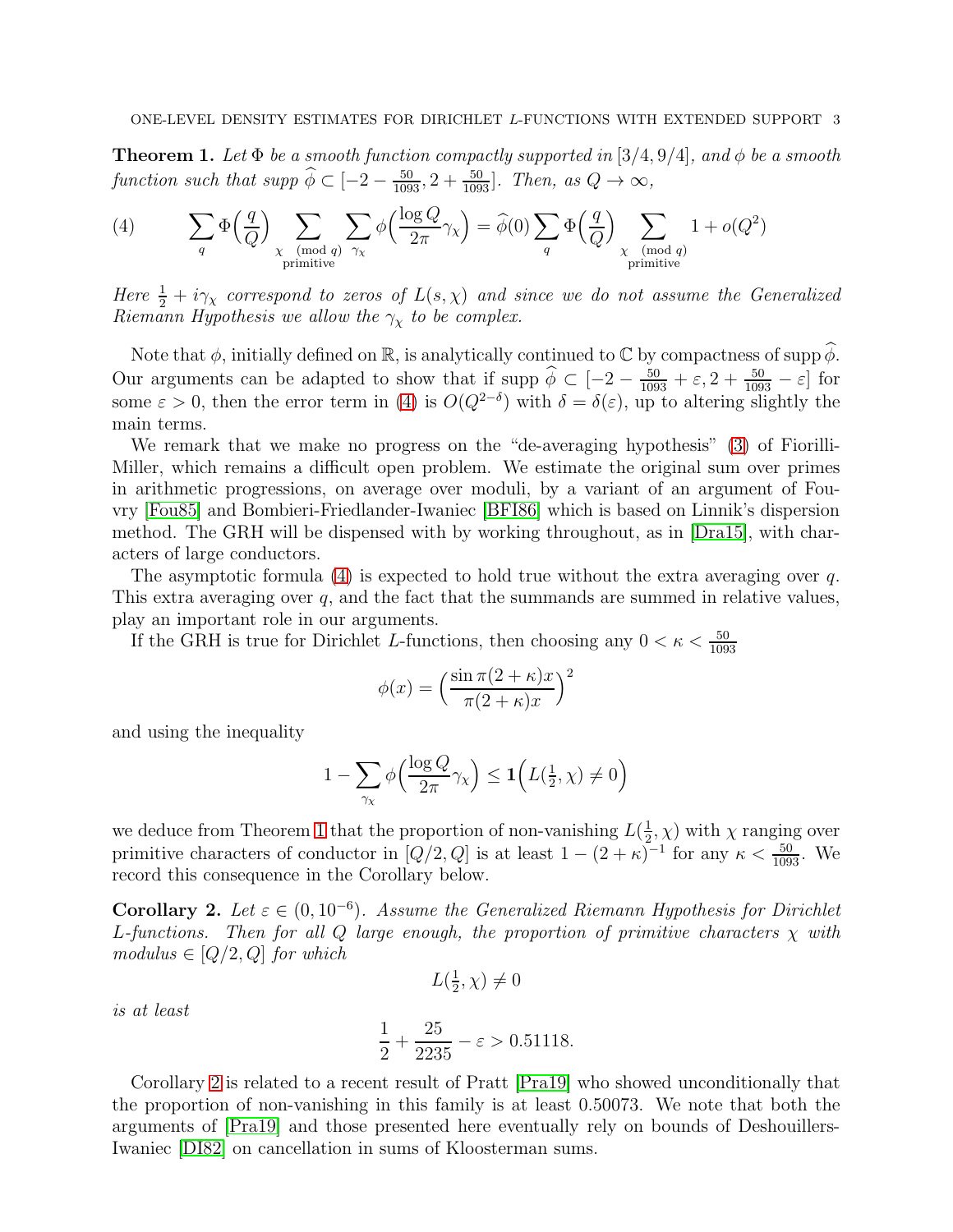Notations. We call a map  $f : \mathbb{R}_+ \to \mathbb{C}$  a *test function* if f is smooth and supported inside  $\left[\frac{1}{2},3\right]$ .

For  $w \in \mathbb{N}$ ,  $n \in \mathbb{Z}$  and  $R \geq 1$ , we let

<span id="page-3-0"></span>
$$
\mathfrak{u}_R(n,w) := \mathbf{1}_{n \equiv 1 \pmod{w}} - \frac{1}{\varphi(w)} \sum_{\substack{\chi \pmod{w} \\ \operatorname{cond}(\chi) \leq R}} \chi(n).
$$

Note the trivial bound

(5) 
$$
|\mathfrak{u}_R(n,w)| \ll \mathbf{1}_{n \equiv 1 \pmod{w}} + \frac{R\tau(w)}{\varphi(w)}.
$$

The symbol  $n \sim N$  in a summation means  $n \in [N, 2N) \cap \mathbb{Z}$ . We say that a sequence  $(\alpha_n)_n$ is *supported at scale* N if  $\alpha_n = 0$  unless  $n \sim N$ .

The letter  $\varepsilon$  will denote an arbitrarilly small number, whose value may differ at each occurence. The implied constants will be allowed to depend on  $\varepsilon$ .

Acknowledgments. Part of this work was conducted while the second author was supported by the National Science Foundation Graduate Research Program under grant number DGE-1144245. The third author acknowledges the support of a Sloan fellowship and NSF grant DMS-1902063.

#### 2. Proof of Theorem [1](#page-2-1)

2.1. Lemmas on primes in arithmetic progressions. We will require two results about primes in arithmetic progressions. The first is a standard estimate, obtained from an application of the large sieve.

**Lemma 3.** Let  $A > 0$ ,  $X, Q, R \geq 2$  *satisfy*  $1 \leq R \leq Q$  *and*  $X \geq Q^2/(\log Q)^A$ *, and* f *be a test function with*  $||f^{(j)}||_{\infty} \ll_j 1$ . Then

<span id="page-3-1"></span>(6) 
$$
\sum_{q\leq Q} \left| \sum_{n\in \mathbb{N}} f\left(\frac{n}{X}\right) \Lambda(n) \mathfrak{u}_R(n,q) \right| \ll Q(\log Q)^{O(1)} \sqrt{X} \Big(1 + \frac{\sqrt{X}}{RQ} + \frac{X^{3/8}}{Q}\Big).
$$

*The implied constant depends at most on* A *and the implied constants in the hypothesis.*

*Proof.* By a combinatorial formula for primes, for instance [\[IK04,](#page-20-12) Proposition 13.4], we restrict to proving the bound with  $\Lambda(n)$  replaced by convolutions of type I and II, say

$$
\sum_{\substack{n=m\ell\\m\sim M}} \sum_{\substack{m\sim M\\n\equiv m\ell\\m\sim M}} \alpha_m \qquad (M \ll X^{1/4}),
$$

We treat the type I case by the Polyá-Vinogradov inequality  $[IK04, Theorem 12.5]$ , getting a bound  $O(MR^{3/2}(\log Q)^{O(1)})$ . We treat the type II case by the large sieve [\[IK04,](#page-20-12) Theorem 17.4], getting a contribution  $O(\sqrt{X}(\log Q)^{O(1)}(Q + \sqrt{M} + \sqrt{X/M} + \sqrt{X}R^{-1}))$ .

The second estimate is substantially deeper and we defer its proof to Section [4.](#page-8-0)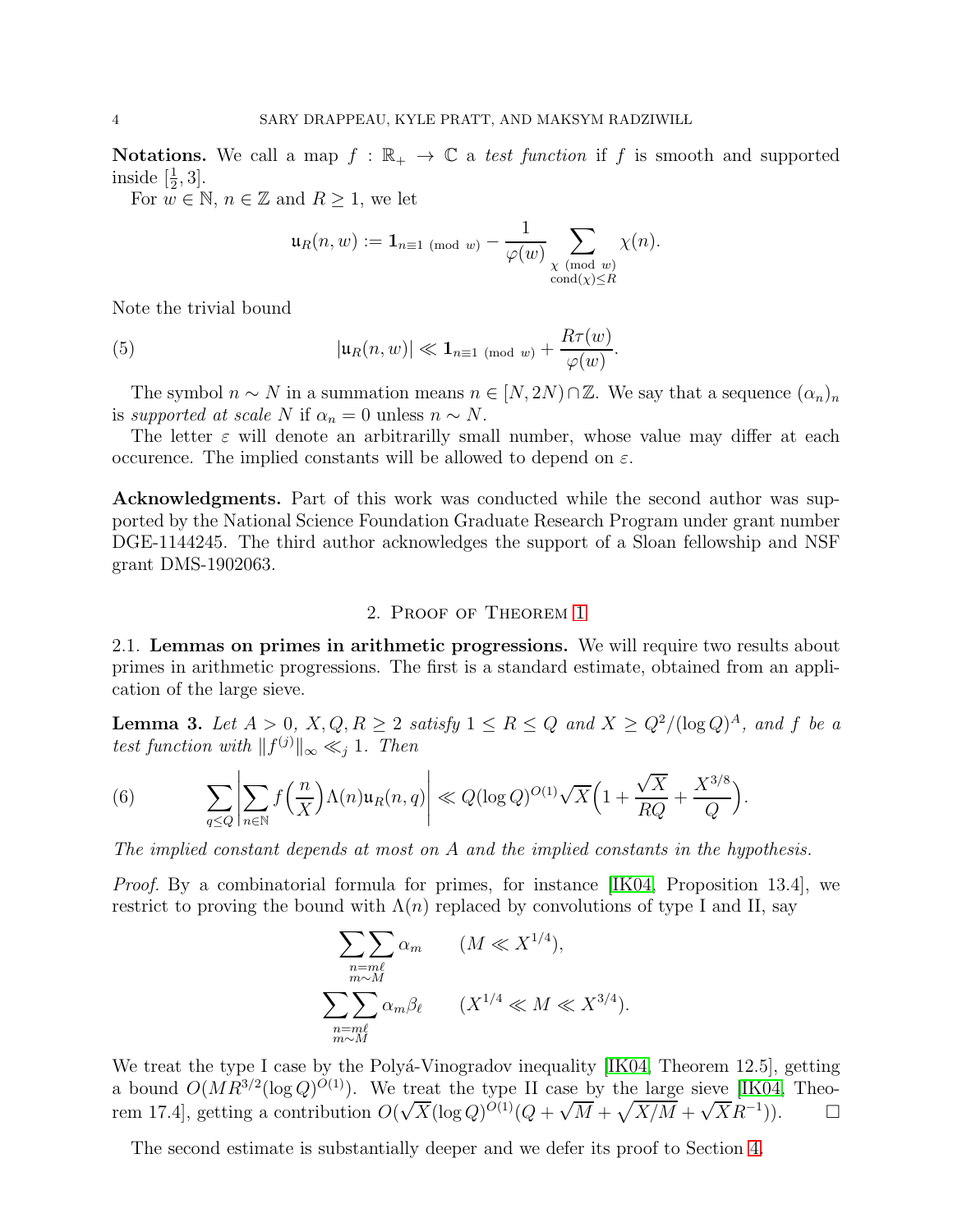<span id="page-4-3"></span>**Proposition 4.** Let  $\kappa \in (0, \frac{50}{1093})$  and  $\varepsilon > 0$ . Let  $\Psi$  and  $f$  be test functions,  $A > 0$ ,  $X, Q, W, R \geq 1$ , and  $b \in \mathbb{N}$ . Assume that

$$
\frac{Q^2}{(\log Q)^A} \ll X \ll Q^{2+\kappa}, \qquad X^{1/2}Q^{-1} \le R \le Q^{2/3}X^{-2/9},
$$
  

$$
b \le Q^{\varepsilon} \qquad Q^{1-\varepsilon} \ll W \ll Q,
$$

*and that*  $||f^{(j)}||_{\infty}, ||\Psi^{(j)}||_{\infty} \ll_j 1$ . Then if  $\varepsilon > 0$  is small enough in terms of  $\kappa$ , we have

$$
\sum_{w\in \mathbb{N}} \Psi\Big(\frac{w}{W}\Big) \sum_{n\in \mathbb{N}} \Lambda(n) f\Big(\frac{n}{X}\Big) \mathfrak{u}_R(n,bw) \ll Q^{1-\varepsilon} \sqrt{X}.
$$

*The implied constant depends at most on* κ*,* A*, and the implied constants in the hypotheses.*

*Proof.* See Section [4.](#page-8-0) □

2.2. Explicit formula. We now rewrite the left-hand side of [\(4\)](#page-2-0) by applying the explicit formula, *e.g.* [\[Sic98,](#page-21-6) Theorem 2.2], where we put  $\Phi(\rho) = \phi(\frac{\rho-1/2}{2\pi i} \log Q)$ , so that  $F(x) =$ 1  $\frac{1}{\log Q}\widetilde{\phi}(\frac{1}{\log$  $\frac{1}{\log Q}$ ). For  $q > 1$  and  $\chi \pmod{q}$  primitive, we obtain

<span id="page-4-0"></span>(7) 
$$
\sum_{\substack{\rho \in \mathbb{C} \\ \text{Re}(\rho) \in (0,1) \\ L(\rho,\chi) = 0}} \phi\left(\frac{(\rho - \frac{1}{2}) \log Q}{2\pi i}\right)
$$

$$
= O\left(\frac{1}{\log Q}\right) + \widehat{\phi}(0) \frac{\log q}{\log Q} - \frac{1}{\log Q} \sum_{n \ge 1} (\chi(n) + \overline{\chi}(n)) \frac{\Lambda(n)}{\sqrt{n}} \widehat{\phi}\left(\frac{\log n}{\log Q}\right),
$$

since the terms I, J appearing in [\[Sic98,](#page-21-6) Theorem 2.2] satisfy  $|I(\frac{1}{2})|$  $\frac{1}{2}$ , b)  $|+|J(\frac{1}{2})$  $\left| \frac{1}{2}, b \right| \ll (\log Q)^{-1}$ for  $b \in \{0, \frac{1}{2} \}$  $\frac{1}{2}$  by reasoning similarly as in [\[Sic98,](#page-21-6) Theorem 3.2]. Let  $\Psi(x) = \Phi(x)x^{-1}$ . Summing  $(7)$  over  $\chi$  and q we see that to conclude it remains to show that

(8) 
$$
S_{\kappa}(Q) := \sum_{q \in \mathbb{N}} \frac{1}{q} \Psi\left(\frac{q}{Q}\right) \sum_{\substack{\chi(q) \\ \text{primitive}}} \frac{1}{\log Q} \sum_{n \ge 1} (\chi(n) + \overline{\chi}(n)) \frac{\Lambda(n)}{\sqrt{n}} \widehat{\phi}\left(\frac{\log n}{\log Q}\right) = o(Q)
$$

We will in fact obtain the following slightly stronger result.

<span id="page-4-1"></span>**Proposition 5.** Let  $\kappa \in (0, \frac{50}{1093})$ . For all Q large enough and  $\varepsilon > 0$  small enough in terms *of* κ*, we have*

$$
S_{\kappa}(Q) = O\left(\frac{Q}{\log Q}\right).
$$

The implied constant depends on  $\phi$  and  $\varepsilon$  at most.

We break down the proof of Proposition [5](#page-4-1) into the following three sections.

2.3. Orthogonality and partition of unity. Applying character orthogonality for primitive characters (see the third display in the proof of Lemma 4.1 of [\[BM11\]](#page-20-13)), we get

<span id="page-4-2"></span>(9) 
$$
S_{\kappa}(Q) = \frac{2}{\log Q} \sum_{v,w} \Psi\left(\frac{vw}{Q}\right) \frac{\mu(v)}{v} \frac{\varphi(w)}{w} \sum_{n \equiv 1 \pmod{w}} \frac{\Lambda(n)}{\sqrt{n}} \widehat{\phi}\left(\frac{\log n}{\log Q}\right).
$$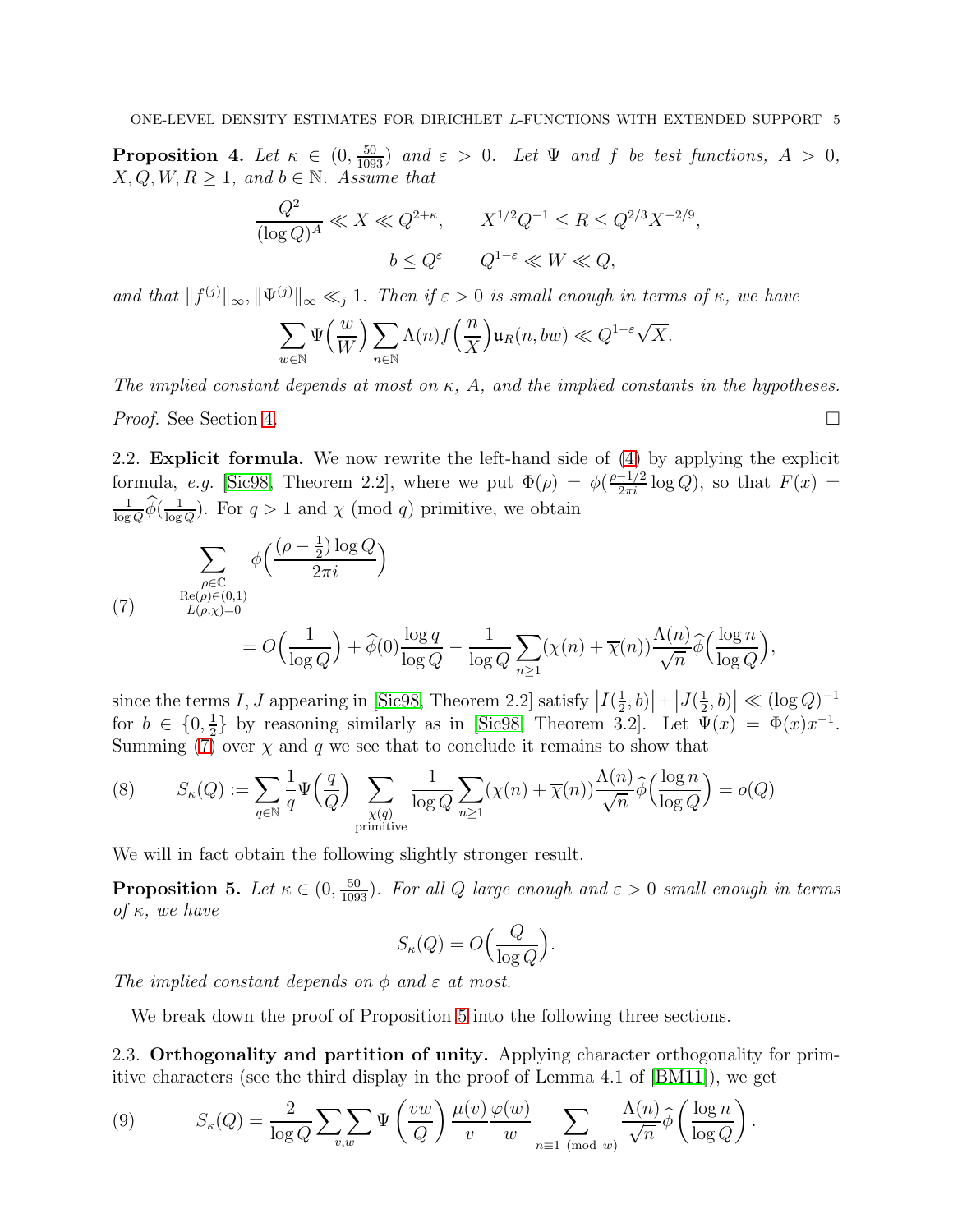Let  $V$  be any test function generating the partition of unity

$$
\sum_{j\in\mathbb{Z}}V\Big(\frac{x}{2^j}\Big)=1
$$

for all  $x > 0$ . Inserting this in [\(9\)](#page-4-2), we obtain

$$
S_{\kappa}(Q) = \frac{2}{\log Q} \sum_{\substack{j \in \mathbb{Z} \\ 1/2 \le X := 2^j \le 2Q^{2+\kappa}}} \sum_{v,w} \sum_{w,w} \Psi\left(\frac{vw}{Q}\right) \frac{\mu(v)}{v} \frac{\varphi(w)}{w} \sum_{n \equiv 1 \pmod{w}} \frac{\Lambda(n)}{\sqrt{n}} V\left(\frac{n}{X}\right) \widehat{\phi}\left(\frac{\log n}{\log Q}\right).
$$

Set  $f_j(x) = x^{-1/2} V(x) \widehat{\phi}(\frac{\log(2^j x)}{\log Q})$  $\frac{\log(2^j x)}{\log Q}$  for  $\frac{1}{2} \leq 2^j \leq 2Q^{2+\kappa}$ . Differentiating the product, we have that for all  $k \geq 0$ , there exists  $C_{h,k} \geq 0$  such that  $||f_j^{(k)}||$  $\|y_j^{(k)}\|_{\infty} \leq C_{h,k}$  for all j. We deduce

$$
S_{\kappa}(Q) \ll \sup_{1 \ll X \ll Q^{2+\kappa}} X^{-1/2} \sup_{f} |T_{\kappa}(Q, X)|,
$$

where f varies among test functions subject to  $||f^{(k)}||_{\infty} \leq C_{h,k}$ , and

$$
T_{\kappa}(Q, X) := \sum_{v,w} \sum_{w} \Psi\left(\frac{vw}{Q}\right) \frac{\mu(v)}{v} \frac{\varphi(w)}{w} \sum_{n \equiv 1 \pmod{w}} \Lambda(n) f\left(\frac{n}{X}\right).
$$

We handle the very small values of  $X$  by the trivial bound

$$
\sum_{n\equiv 1\pmod{w}} \Lambda(n) f\left(\frac{n}{X}\right) \ll \frac{X \log Q}{w},
$$

which implies

$$
T_{\kappa}(Q, X) \ll \frac{X \log Q}{Q} \sum_{vw \asymp Q} 1 \ll X (\log Q)^2.
$$

It will therefore suffice to show that for

$$
Q^2/(\log Q)^6 \ll X \ll Q^{2+\kappa},
$$

we have

$$
T_{\kappa}(Q, X) \ll \frac{\sqrt{X}Q}{\log Q}.
$$

2.4. Substracting the main term. We insert the coprimality condition  $(n, v) = 1$ . Since

$$
\sum_{v,w} \sum_{w} \Psi\left(\frac{vw}{Q}\right) \frac{\mu(v)}{v} \frac{\varphi(w)}{w} \sum_{n \equiv 1 \pmod{w}} \Lambda(n) f\left(\frac{n}{X}\right)
$$
  

$$
\ll \sum_{v \ll Q} v^{-1} \sum_{\substack{p|v\\1 \le k \ll \log X}} (\log p) \sum_{w|p^k - 1} 1
$$
  

$$
\ll Q^{\varepsilon},
$$

we obtain

$$
T_{\kappa}(Q, X) = \sum_{v,w} \sum_{w} \Psi\left(\frac{vw}{Q}\right) \frac{\mu(v)}{v} \frac{\varphi(w)}{w} \sum_{\substack{n \equiv 1 \pmod{w} \\ (n,v)=1}} \Lambda(n) f\left(\frac{n}{X}\right) + O(Q^{\varepsilon}).
$$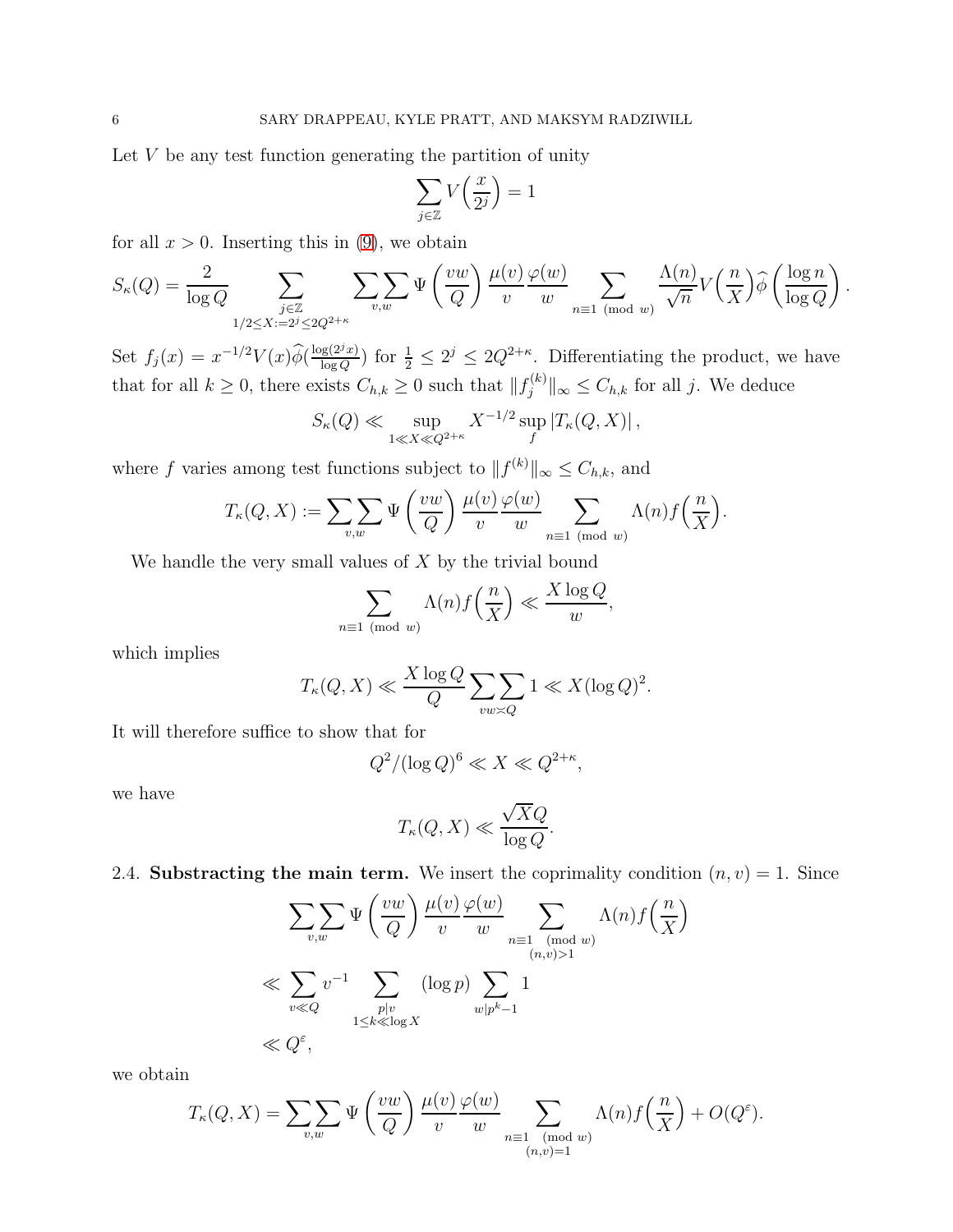Let  $1 \leq R < Q/2$  so that  $R < vw$  for any  $v, w$  appearing in the sum. We replace the condition  $n \equiv 1 \pmod{w}$  by  $\mathfrak{u}_R(n, w)$ . The difference is

$$
\sum_{q} \frac{1}{q} \Psi\left(\frac{q}{Q}\right) \sum_{\substack{\chi \pmod{q} \\ r \equiv \text{cond}(\chi) \le R}} \sum_{\substack{(n,q)=1 \\ r|q}} \Lambda(n) f\left(\frac{n}{X}\right) \chi(n) \sum_{v|q/r} \mu(v) = 0
$$

since  $r < q$  by our choice of R, so that

$$
T_{\kappa}(Q) = \sum_{v,w} \Psi\left(\frac{vw}{Q}\right) \frac{\mu(v)}{v} \frac{\varphi(w)}{w} \sum_{(n,v)=1} \Lambda(n) f\left(\frac{n}{X}\right) \mathfrak{u}_R(n,w) + O(Q^{1+\varepsilon}).
$$

We next remove the coprimality condition on  $n$ , using the trivial bound  $(5)$ . For the first term  $\mathbf{1}_{n=1 \pmod{w}}$  in  $\mathfrak{u}_R(n, w)$ , this was already justified above. For the second term, we get

$$
\ll RQ^{-1+\varepsilon} \sum_{\substack{v,w\\vw\sim Q}} \sum_{p|v} \log p \ll RQ^{\varepsilon}.
$$

Since  $R \ll Q$ , both error terms are acceptable. We get

$$
T_{\kappa}(Q, X) = T_{\kappa}(Q, X, R) + O(Q^{1+\varepsilon}),
$$

where

<span id="page-6-1"></span>
$$
T_{\kappa}(Q, X, R) := \sum_{v,w} \Psi\left(\frac{vw}{Q}\right) \frac{\mu(v)}{v} \frac{\varphi(w)}{w} \Delta(w),
$$

(10) 
$$
\Delta(w) := \sum_{n} \Lambda(n) f\left(\frac{n}{X}\right) \mathfrak{u}_R(n, w).
$$

We are required to show that

(11) 
$$
T_{\kappa}(Q, X, R) \ll \frac{\sqrt{X}Q}{\log Q}.
$$

## 2.5. Reduction to the critical range. We now impose the additional conditions

(12) 
$$
Q^{\kappa/2+\varepsilon} \le R \le Q^{1/2}, \qquad \kappa \le 2/3.
$$

Let  $B \in [1, Q^{1/2}]$  be a parameter. In  $T_{\kappa}(Q, X, R)$ , we write  $\frac{\varphi(w)}{w} = \sum_{b \mid w}$  $\mu(b)$  $\frac{10}{b}$  and exchange summation, so that

<span id="page-6-0"></span>
$$
T_{\kappa}(Q, X, R) \leq \sum_{b,v} \frac{1}{bv} \Big| \sum_{w} \Psi\Big(\frac{bvw}{Q}\Big) \Delta(bw) \Big|
$$
  

$$
\ll (\log B)^2 \sup_{b,v \leq B} \Big| \sum_{w} \Psi\Big(\frac{bvw}{Q}\Big) \Delta(bw) \Big| + E_1 + E_2,
$$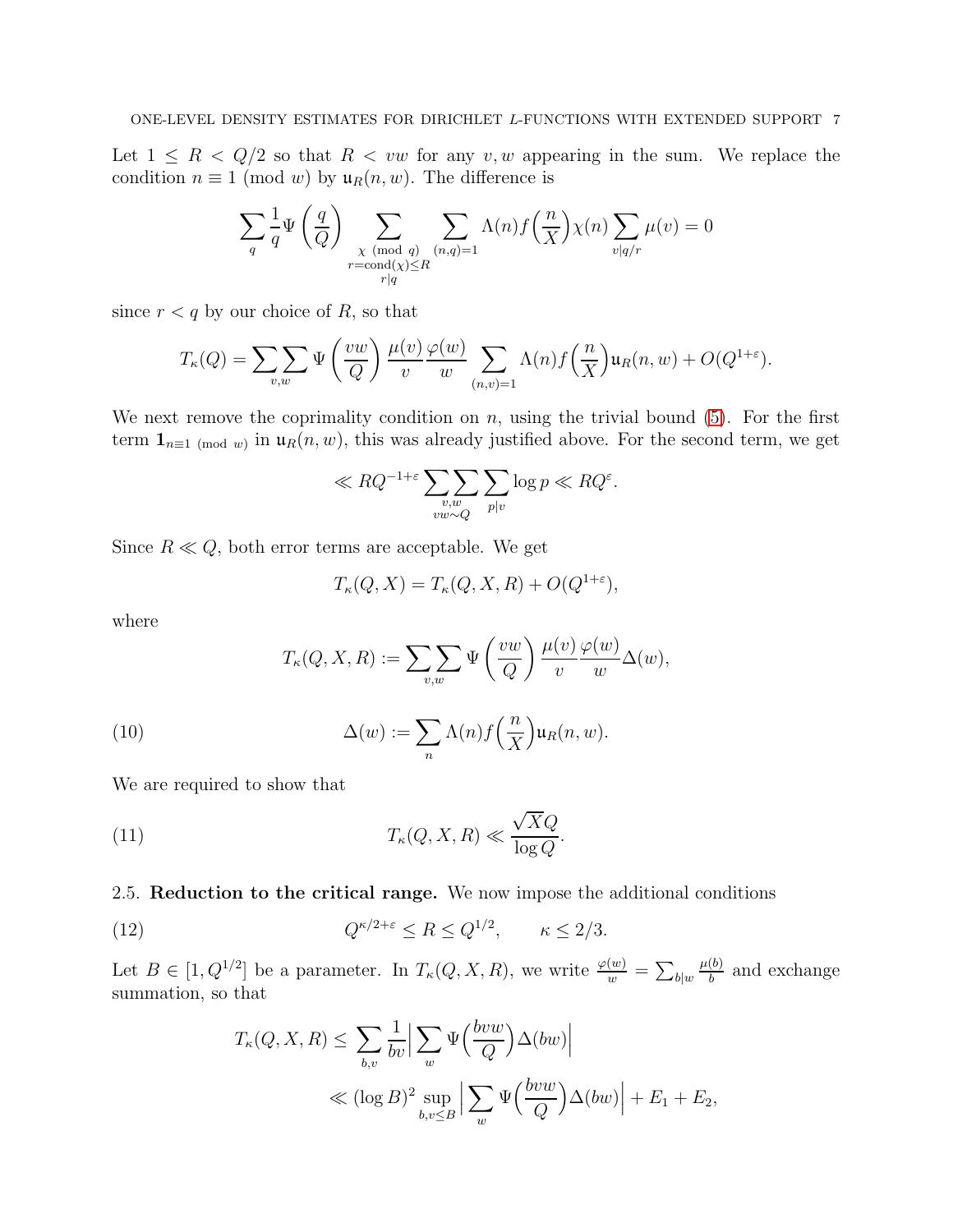where  $E_1$  (resp.  $E_2$ ) corresponds to the sum over b, v restricted to  $b > B$  (resp.  $v > B$ ). We recall that supp  $\Psi \subset [\frac{1}{2}]$  $\frac{1}{2}$ , 3] by hypothesis. On the one hand, we have

$$
E_1 \ll \sum_{\substack{b,w \ \text{but} \le 3Q \\ \text{but} \le 3Q \\ b > B}} \frac{1}{b} |\Delta(bw)|
$$

$$
\ll Q^{\varepsilon} B^{-1} \sum_{q \le 3Q} |\Delta(q)|
$$

$$
\ll Q^{1+\varepsilon} \sqrt{X} B^{-1}.
$$

using [\(6\)](#page-3-1) along with our hypotheses [\(12\)](#page-6-0). On the other hand, we have

$$
E_2 \ll \sum_{\substack{b,w \ bw \le 3Q/B}} \frac{1}{b} |\Delta(bw)|
$$
  

$$
\ll Q^{\varepsilon} \sum_{q \le 3Q/B} |\Delta(q)|
$$
  

$$
\ll Q\sqrt{X}(Q^{\varepsilon}B^{-1} + Q^{-\varepsilon})
$$

again by  $(12)$  and  $(6)$ .

Grouping the above, we conclude that it will suffice to show that for all fixed  $A > 0$  and  $c$ , we have

$$
\sum_{w} \Psi\left(\frac{b v w}{Q}\right) \Delta(b w) \ll Q^{1-\varepsilon} \sqrt{X}
$$

uniformly for  $b, v \leq Q^{\varepsilon}$  and  $\Psi$  and f are test functions. This now follows from Proposition [4](#page-4-3) applied with  $W = \frac{Q}{bv}$ , which completes the proof of [\(11\)](#page-6-1), hence of Proposition [5.](#page-4-1)

### 3. Exponential sums estimates

In this section, we work out the modifications to be made to the arguments underlying [\[DI82\]](#page-20-11) in order to exploit current knowledge on the spectral gap of the Laplacian on congruence surfaces [\[KS03\]](#page-21-7). We will follow the setting in Theorem 2.1 of [\[Dra17\]](#page-20-14), since we will need to keep track of the uniformity in  $q_0$ . We also take the pportunity to implement the correction recently described in [\[BFI\]](#page-20-15).

Let  $\theta > 0$  be a bound towards the Petersson-Ramanujan conjecture, in the sense of [\[Dra17,](#page-20-14) eq. (4.6). Selberg's 3/16 theorem corresponds to  $\theta \leq 1/4$ , and the Kim-Sarnak bound [\[KS03\]](#page-21-7) asserts that  $\theta \leq 7/64$ .

<span id="page-7-0"></span>Proposition 6. *Let the notations and hypotheses be as in* [\[Dra17,](#page-20-14) Theorem 2.1]*. Then*

$$
\sum_{c} \sum_{d} \sum_{n} \sum_{r} \sum_{s} b_{n,r,s} g(c,d,n,r,s) e\left(n \frac{rd}{sc}\right)
$$
  

$$
\sum_{c \equiv c_0 \text{ and } d \equiv d_0 \pmod{q} \atop (qrd,sc)=1} \sum_{\{\epsilon,\epsilon_0} \left(qCDNRS\right)^{\epsilon+O(\epsilon_0)} q^{3/2} K(C,D,N,R,S) \|b_{N,R,S}\|_2,
$$

<span id="page-7-1"></span>*where*  $||b_{N,R,S}||_2^2 = \sum_{n,r,s} |b_{n,r,s}|^2$ , and here (13)  $K(C, D, N, R, S)^2 = qCS(RS + N)(C + RD) + C^{1+4\theta}DS((RS + N)R)^{1-2\theta} + D^2NR$ .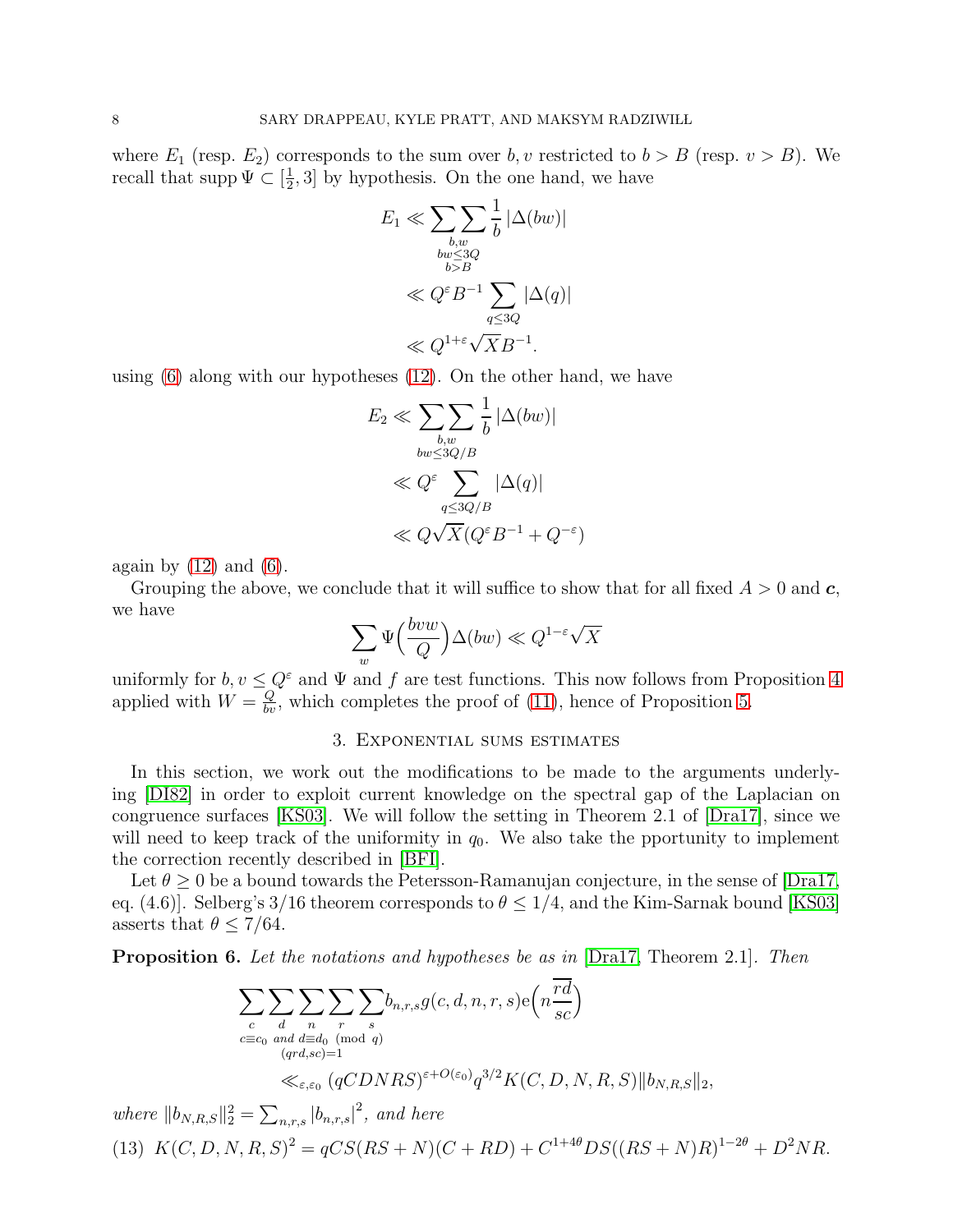*Remark* 7. The bound of Proposition [6](#page-7-0) is monotonically stronger as  $\theta$  decreases. Under the Petersson-Ramanujam conjecture for Maass forms, which predicts that  $\theta = 0$  is admissible, the second term in [\(13\)](#page-7-1) is smaller than the first.

*Proof.* We implement the remark made in [\[Dra17,](#page-20-14) p.703]; the statements which are affected are Lemma 4.10, Proposition 4.12, Proposition 4.13 and the proof of Theorem 2.1.

- In Lemma 4.10, the term  $(NY)^{1/2}$  can be replaced by  $(NY)^{2\theta}Q^{1-4\theta}$ . This does not require any change in the recursion argument, but merely to use the bound  $|t_f| \leq \theta$ in the very last step, page 278 of [\[DI82\]](#page-20-11), whereby  $\sqrt{Y/Y_1}$  is replaced by  $(Y/Y_1)^{2\theta}$ .
- In Proposition 4.12, using the new bound for Lemma 4.10, the term  $L_{\text{exc}}$  can be replaced by

$$
L_{\rm exc} := q_0^{\frac{1}{2} - 2\theta} \Big( 1 + \sqrt{\frac{N}{RS}} \Big) \Big( \frac{1 + X^{-1}}{RS} \Big)^{2\theta} \Big( \frac{MN}{RS + N} \Big)^{\theta} \frac{\sqrt{RS}}{1 + X} \sqrt{M} \| b_{N,R,S} \|_2.
$$

— In Proposition 4.13, the term  $K_{\text{exc}}$  can be replaced by

$$
K_{\text{exc}} := C^{2+4\theta} S^2 (R(N + RS))^{1-2\theta}.
$$

This is seen by using the new definition on  $L_{\text{exc}}$  in Proposition 4.12, and by keeping track of a factor  $q^{-1+2\theta}$  coming from the term  $(1+X)^{-1+2\theta}$ .

— Finally, we modify the proof of Theorem 2.1 at two places. First, the bound for  $\mathcal{A}_0$ on page 706, as explained in [\[BFI\]](#page-20-15), is wrong unless further hypotheses on  $(b_{n,r,s})$  are imposed. The correct bound in general is

$$
\mathcal{A}_0 \ll q^{-2} (\log S)^2 D(NR)^{1/2} ||b_{N,R,S}||^2,
$$

and this yields the term  $D^2NR$  instead of  $D^2NRS^{-1}$ . Secondly, our new bound for  $K_{\text{exc}}$  in Proposition 4.13 gives a contribution  $C^{2+4\theta}(R(RS+N))^{1-2\theta}$  instead of  $C^3\sqrt{R(RS+N)}$  in the definition of  $L_{\text{exc}}$  and  $L^*(M_1)$  on p.707 of [\[Dra17\]](#page-20-14). This yields a term  $C^{1+4\theta}DS((N+RS)R)^{1-2\theta}$  instead of  $C^2DS\sqrt{(N+RS)R}$  in eq. (4.39) of [\[Dra17\]](#page-20-14), and by following the rest of the arguments we deduce our claimed bound.  $\Box$ 

### 4. Primes in arithmetic progressions: Proof of Proposition [4](#page-4-3)

<span id="page-8-0"></span>The proof of Theorem [1](#page-2-1) relies on Proposition [4](#page-4-3) which for the convenience of the reader we recall below.

**Proposition.** Let  $\kappa \in (0, \frac{50}{1093})$  and  $\varepsilon > 0$ . Let  $\Psi$ , f be test functions,  $A > 0$ ,  $X$ ,  $Q$ ,  $W$ ,  $R \ge 1$ , *and*  $b \in \mathbb{N}$ *. Assume that* 

$$
\frac{Q^2}{(\log Q)^A} \ll X \ll Q^{2+\kappa}, \qquad X^{1/2}Q^{-1} \le R \le Q^{2/3}X^{-2/9},
$$
  

$$
b \le Q^{\varepsilon} \qquad Q^{1-\varepsilon} \ll W \ll Q,
$$

*and that*  $||f^{(j)}||_{\infty}, ||\Psi^{(j)}||_{\infty} \ll_j 1$ . Then if  $\varepsilon > 0$  is small enough in terms of  $\kappa$ , we have

$$
\sum_{w\in \mathbb{N}} \Psi\Big(\frac{w}{W}\Big) \sum_{n\in \mathbb{N}} \Lambda(n) f\Big(\frac{n}{X}\Big) \mathfrak{u}_R(n,bw) \ll Q^{1-\varepsilon} \sqrt{X}.
$$

*The implied constant depends at most on* κ*,* A*, and the implied constants in the hypotheses.*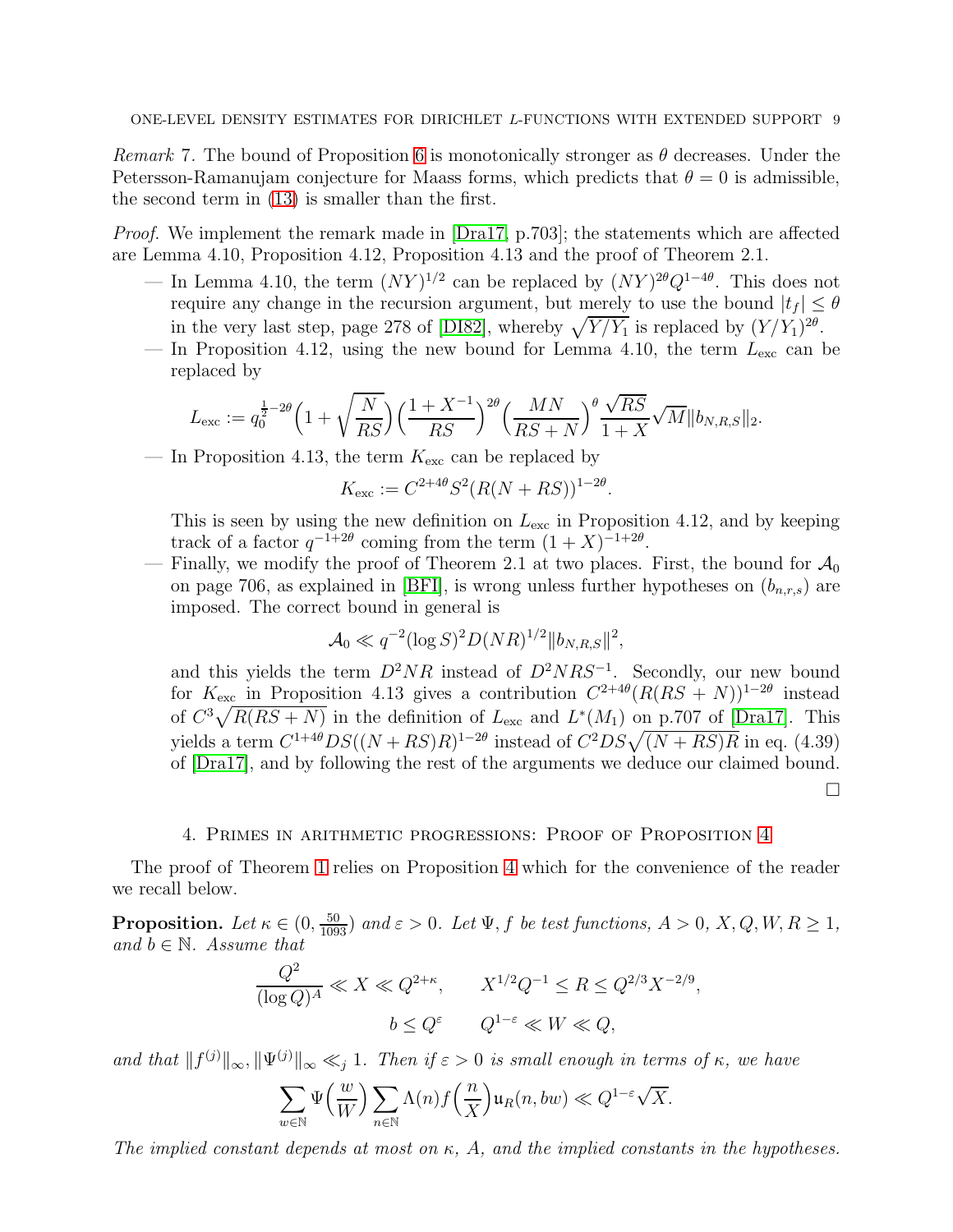*Remark* 8*.* What is crucial in our statement is the size of the error term, which should be negligible with respect to  $Q\sqrt{X}$ . On the other hand, we are only interested in values of X larger than  $Q^2$ . This is in contrast with most works on primes in arithmetic progres-sions [\[FI83,](#page-20-16) [BFI86,](#page-20-9) [Zha14\]](#page-21-8), where the main challenge is to work with values of  $X$  much smaller than  $Q^2$ , while only aiming at an error term which is negligible with respect to X. The main point is that in both cases, the large sieve yields an error term which is always too large (see [\[IK04,](#page-20-12) Theorem 17.4]), an obstacle which the dispersion method is designed to handle.

In what follows, we will systematically write

$$
X = Q^{2+\varpi},
$$

so that  $-o(1) \leq \varpi \leq \kappa + o(1)$  as  $Q \to \infty$ .

4.1. Combinatorial identity. We perform a combinatorial decomposition of the von Mangoldt function into sums of different shapes: Type  $d_1$  sums have a long smooth variable, Type  $d_2$  sums have two long smooth variables, and Type II sums have two rough variables that are neither too small nor too large. We accomplish this decomposition with the Heath-Brown identity and the following combinatorial lemma.

<span id="page-9-0"></span>**Lemma 9.** Let  $\{t_j\}_{1\leq j\leq J} \in \mathbb{R}$  be non-negative real numbers such that  $\sum_j t_j = 1$ . Let  $\lambda, \sigma, \delta \geq 0$  *be real numbers such that* 

$$
- \delta < \frac{1}{12},
$$
  
\n
$$
- \sigma \leq \frac{1}{6} - \frac{\delta}{2},
$$
  
\n
$$
- 2\lambda + \sigma < \frac{1}{3}.
$$

*Then at least one of the following must occur:*

 $-$  *(Type d<sub>1</sub>)* There exists  $t_j$  with  $t_j \geq \frac{1}{3} + \lambda$  $−$  (Type d<sub>2</sub>) There exist i, j, k such that  $\frac{1}{3} - \delta < t_i, t_j, t_k < \frac{1}{3} + \lambda$ , and

$$
\sum_{t_j^*\not\in \{t_i,t_j,t_k\}} t_j^* < \sigma
$$

 $−$  *(Type II)* There exists  $S \subset \{1, \ldots, J\}$  such that

$$
\sigma \le \sum_{j \in S} t_j \le \frac{1}{3} - \delta
$$

*Proof.* Assume that the Type  $d_1$  case and the Type II case both fail. Then for every j we have  $t_j < \frac{1}{3} + \lambda$ , and for every subset S of  $\{1, \ldots, J\}$  we either have

$$
\sum_{j\in S} t_j < \sigma
$$

or

$$
\sum_{j\in S} t_j > \frac{1}{3} - \delta.
$$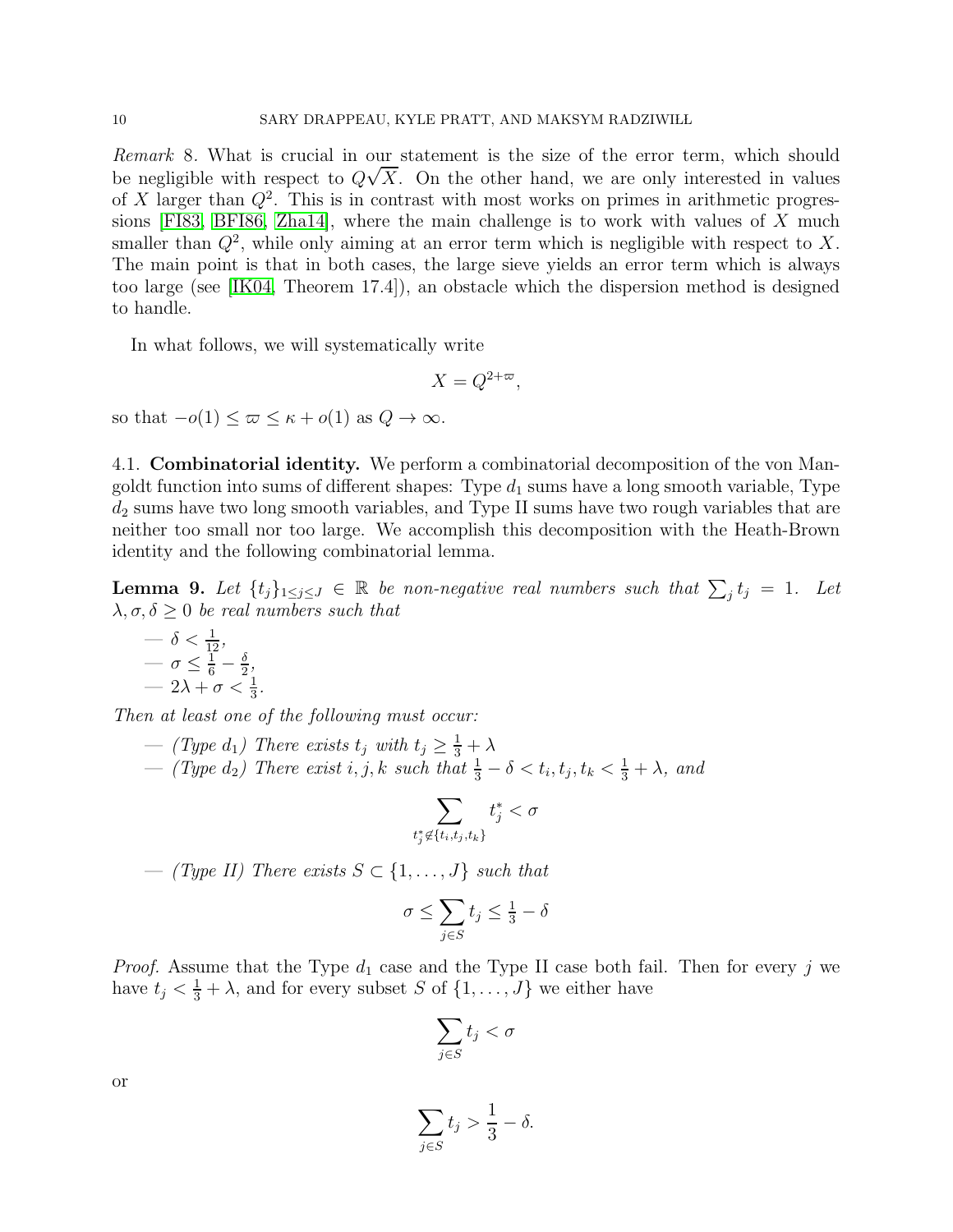Let  $s_1, \ldots, s_K$  denote those  $t_j$  with  $\frac{1}{3} - \delta < t_j < \frac{1}{3} + \lambda$ . We will show that  $K = 3$ . Let  $t_j^*$  be any other  $t_j$ , so that  $t_j^* \leq \frac{1}{3} - \delta$ , and therefore  $t_j^* < \sigma$ . We claim that

$$
\sum_j t_j^* < \sigma.
$$

If not, then  $\sum_j t_j^* > \frac{1}{3} - \delta$ . By a greedy algorithm we can find some subcollection  $S^*$  of the  $t_j^*$  such that

$$
\sigma < \sum_{j \in S^*} t_j^* \leq 2 \sigma.
$$

Since  $2\sigma \leq \frac{1}{3} - \delta$  this subcollection satisfies the Type II condition, in contradiction to our assumption.

Now we show that  $K = 3$ . Observe that  $K \geq 3$ , since if  $K \leq 2$  we have

$$
1 = \sum_{j} t_{j} = \sum_{i=1}^{K} s_{i} + \sum_{j} t_{j}^{*} \le 2 \left( \frac{1}{3} + \lambda \right) + \sigma < 1.
$$

Furthermore, we must have  $K \leq 3$ , since if  $K \geq 4$  we have

$$
1 = \sum_{j} t_j \ge \sum_{i=1}^{K} s_i \ge 4\left(\frac{1}{3} - \delta\right) > 1.
$$

This completes the proof.

Using *e.g.* Heath-Brown's combinatorial identity [\[HB82\]](#page-20-17), we deduce the following.

<span id="page-10-1"></span>**Corollary 10.** Let f be a test function,  $u : \mathbb{N} \to \mathbb{C}$  be any map, and  $X \geq 1$ . Then for some  $sequences (\beta_n^{(j)})_n, j \in \{1, 2, 3\}, satisfying$ 

$$
\left|\beta_n^{(j)}\right| \le d(n)^8,
$$

and some test functions  $g, g_2, g_3$  satisfying  $||g^{(j)}||_{\infty}, ||g_1^{(j)}||_{\infty}, ||g_2^{(j)}||_{\infty} \ll_j 1$ , depending on f *only, we have*

(14) 
$$
\left|\sum_{n\in\mathbb{N}}\Lambda(n)f\left(\frac{n}{X}\right)u(n)\right| \ll (\log X)^{10}\left(T_1+T_2+T_H\right),
$$

*where*

<span id="page-10-0"></span>(15) 
$$
T_1 = \sup_{\substack{N \gg X^{1/3+\lambda} \\ MN \asymp X}} \Big| \sum_{\substack{n \in \mathbb{N} \\ m \sim M}} g\Big(\frac{n}{N}\Big) \beta_m^{(1)} u(mn) \Big|,
$$

<span id="page-10-2"></span>(16) 
$$
T_2 = \sup_{X^{1/3-\delta} \ll N_2 \le N_1 \ll X^{1/3+\lambda} \atop MN_1N_2 \asymp X} \Big| \sum_{\substack{n_1, n_2 \in \mathbb{N} \\ m \sim M}} \sum_{g_1} \sum_{\substack{n_1, n_2 \in \mathbb{N} \\ m \sim M}} g_1 \left( \frac{n_1}{N_1} \right) g_2 \left( \frac{n_2}{N_2} \right) \beta_m^{(2)} u(mn_1n_2) \Big|,
$$

<span id="page-10-3"></span>(17) 
$$
T_{II} = \sup_{X^{\sigma} \ll N \ll X^{1/3-\lambda} \atop MN \asymp X} \Big| \sum_{\substack{n \sim N \\ m \sim M}} \alpha_m \beta_n^{(3)} u(mn) \Big|.
$$

*Here the suprema are over numbers*  $M, N, N_1, N_2 \geq 1$ *. The implied constants are absolute.* 

In what follows, we successively consider  $T_1, T_2$  and  $T_{II}$ , which we specialize at  $u(n) :=$  $\mathfrak{u}_R(n, bw)$ , and we sum over w against  $\Psi(w/W)$ .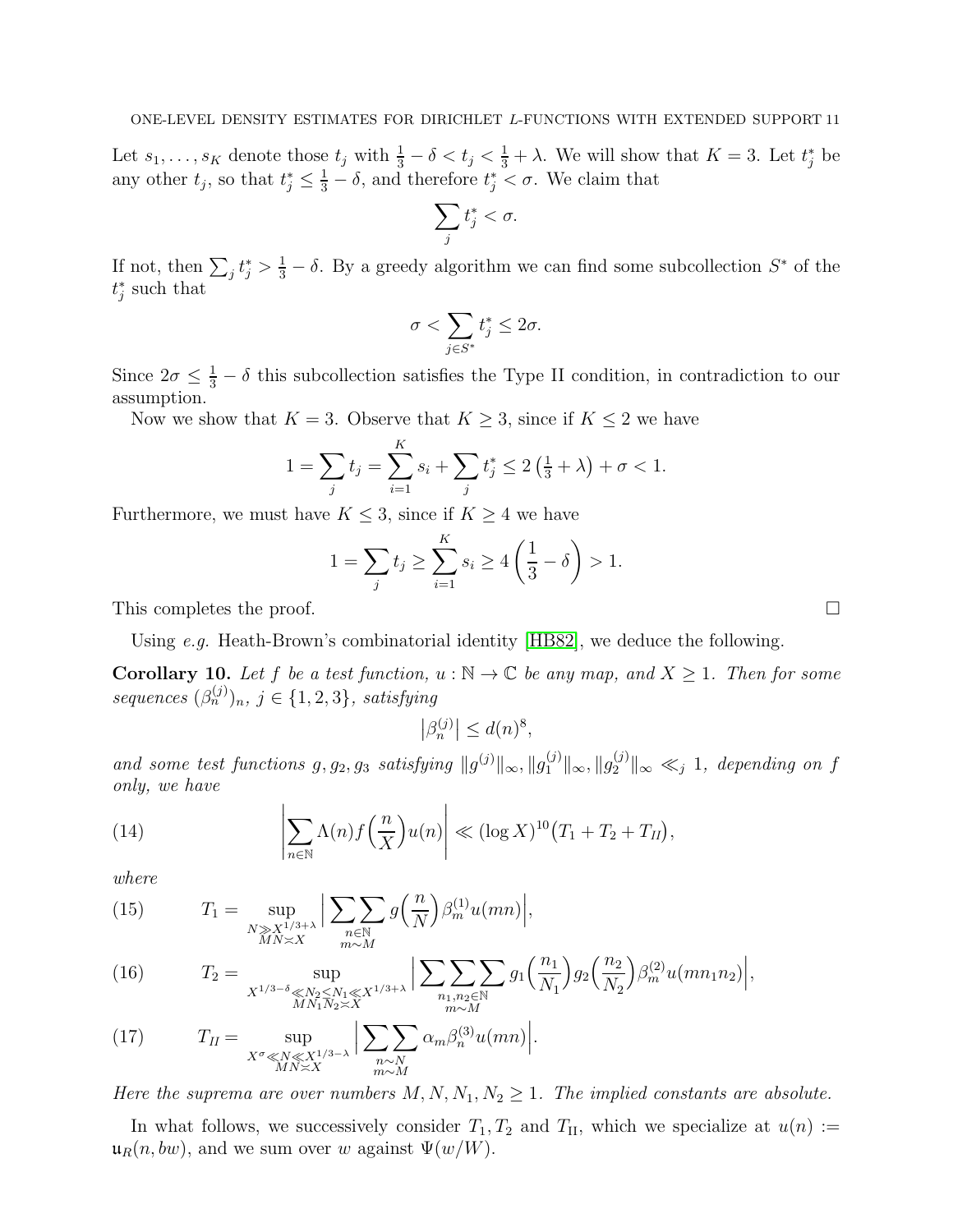4.2. Type  $d_1$  sums. We suppose M and N are given as in [\(15\)](#page-10-0), and we rename  $\beta_m^{(1)}$  into  $\beta_m$ . The quantity we wish to bound is

$$
T_1(M, N) = \sum_{w} \Psi\left(\frac{w}{W}\right) \sum_{\substack{m \sim M \\ (m, bw) = 1}} \beta_m\left(\sum_{\substack{n \in \mathbb{N} \\ mn \equiv 1 \pmod{bw}}} g\left(\frac{n}{N}\right) - \frac{1}{\varphi(bw)} \sum_{\substack{\chi \pmod{bw} \\ \text{cond}(\chi) \le R}} \chi(m) \sum_{\substack{(n, bw) = 1}} \chi(n) g\left(\frac{n}{N}\right)\right).
$$

By Poisson summation and the classical bound on Gauss sums [\[IK04,](#page-20-12) Lemma 3.2], we have

$$
\sum_{\substack{n \equiv \overline{m} \pmod{bw}} g\left(\frac{n}{N}\right) = \frac{N}{bw} \widehat{g}(0) + \frac{N}{bw} \sum_{0 < |h| \le W^{1+\varepsilon}/N} \widehat{g}\left(\frac{Nh}{bw}\right) e\left(\frac{\overline{m}h}{bw}\right) + O\left(Q^{-A}\right),
$$
\n
$$
\frac{1}{\varphi(bw)} \sum_{(c,bw)=1} \chi(c) g\left(\frac{c}{N}\right) = \frac{N}{bw} \widehat{g}(0) \mathbf{1}(\chi = \chi_0) + O\left(\frac{Q^{\varepsilon} R^{1/2}}{W}\right).
$$

Therefore,

$$
T_1(M,N) = \frac{N}{b} \sum_{w} \frac{1}{w} \Psi\left(\frac{w}{W}\right) \sum_{\substack{(m,bw)=1 \ m \sim M}} \beta_m \sum_{0 < |h| \le W^{1+\varepsilon}/N} \widehat{g}\left(\frac{Nh}{bw}\right) e\left(\frac{\overline{m}h}{bw}\right) + O(MR^{3/2}Q^{\varepsilon}).
$$

Our goal is to get cancellation in the exponential phases by summing over the smooth variable w. We apply the reciprocity formula

$$
\frac{\overline{m}h}{bw} \equiv -\frac{\overline{bwh}}{m} + \frac{h}{mbw} \pmod{1},
$$

which implies

$$
T_1(M, N) = \frac{N}{b} \sum_{w} \frac{1}{w} \Psi\left(\frac{w}{W}\right) \sum_{\substack{(m, bw) = 1 \\ m \sim M}} \beta_m \sum_{0 < |h| \le W^{1+\varepsilon}/N} \widehat{g}\left(\frac{Nh}{bw}\right) e\left(\frac{\overline{bw}h}{m}\right) + O(MR^{3/2}Q^{\varepsilon} + Q^{1+\varepsilon}N^{-1}).
$$

We rearrange the sum as

$$
\frac{N}{b}\sum_{\substack{(m,b)=1\\m\sim M}}\beta_m\sum_{0<|h|\leq W^{1+\varepsilon}/N}\ \sum_{(w,m)=1}\widehat{g}\left(\frac{Nh}{bw}\right)\frac{1}{w}\Psi\left(\frac{w}{W}\right)e\left(\frac{\overline{bwh}}{m}\right).
$$

By partial summation and a variant of the Weil bound [\[FR18,](#page-20-18) Lemma 2.4], the sum on  $w$  is

$$
\ll \sqrt{(h,m)}\sqrt{M}Q^{\varepsilon}.
$$

Summing over  $h$  and  $m$ , we obtain a bound

$$
T_1(M,N) \ll Q^{1+\varepsilon} + M^{3/2} Q^{\varepsilon} + M R^{3/2} Q^{\varepsilon}.
$$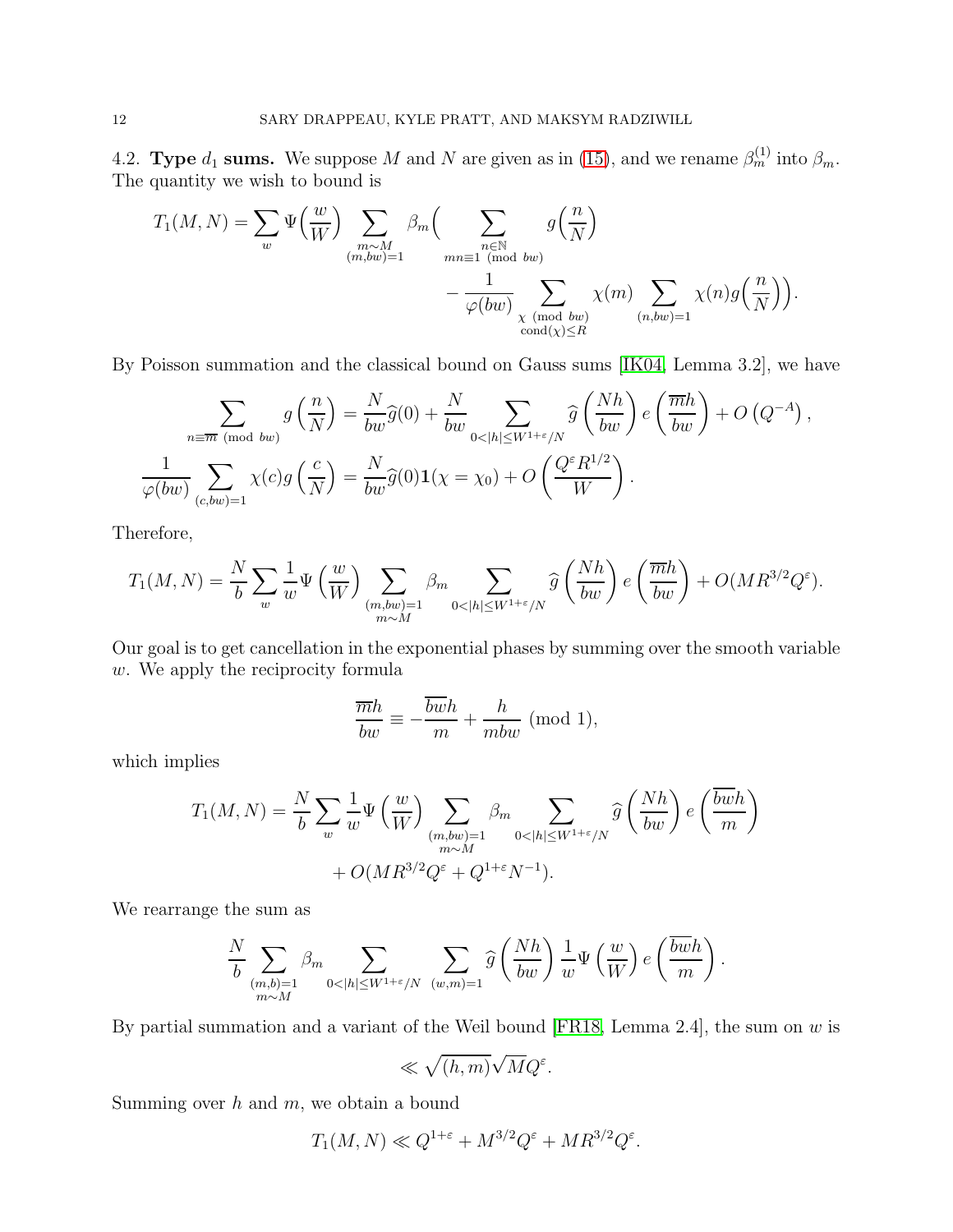This bound is acceptably small provided

$$
N \gg \left(\frac{X}{Q}\right)^{2/3+\varepsilon} = X^{\frac{1}{3} + \frac{\varpi}{3(2+\varpi)} + \frac{1+\varpi}{2+\varpi}\varepsilon},
$$
  

$$
N \gg \frac{X^{1/2}R^{3/2}}{Q^{1-2\varepsilon}} = X^{\frac{\varpi}{2+\varpi} + \frac{3}{2}\rho + \frac{2\varepsilon}{2+\varpi}},
$$

with c sufficiently large. These inequalities are satisfied, for all sufficiently small  $\varepsilon > 0$ , under the assumptions

(18) 
$$
\lambda > \frac{\varpi}{3(2+\varpi)}, \qquad \rho < \frac{4-2\varpi}{9(2+\varpi)}.
$$

We have proved the following.

<span id="page-12-1"></span>Lemma 11. *Under the notations and hypotheses of Corollary [10,](#page-10-1) and assuming* [\(18\)](#page-12-0)*, we have*

<span id="page-12-0"></span>
$$
T_1 \ll Q^{1-\varepsilon}\sqrt{X}.
$$

*The implied constant depends on*  $\lambda$ ,  $\rho$  *and*  $\varpi$ .

4.3. Type  $d_2$  sums. The treatment of the type  $d_2$  sums [\(16\)](#page-10-2) is nearly identical to [\[BFI86,](#page-20-9) Section 14]. For convenience, we rename  $(N_1, N_2, L)$  into  $(M, N, L)$  and  $\beta_{\ell}^{(2)}$  $\ell^{(2)}$  into  $\beta_{\ell}$  so that we have  $MNL \approx X$ . We wish to bound

$$
T_2(M, N, L) = \sum_{\ell \sim L} \beta_{\ell} \sum_{(w,\ell)=1} \Psi\left(\frac{w}{W}\right) \left(\sum_{\substack{mn=1 \pmod{bw} \\ \ell mn \equiv 1 \pmod{bw}}} g_1\left(\frac{m}{M}\right) g_2\left(\frac{n}{N}\right) - \frac{1}{\varphi(bw)} \sum_{\substack{\chi \pmod{bw} \\ \text{cond}(\chi) \le R}} \chi(\ell) \sum_{(mn,bw)=1} g_1\left(\frac{m}{M}\right) g_2\left(\frac{n}{N}\right) \chi(mn)\right).
$$

We perform Poisson summation on the *m*-sums to get

$$
\sum_{\substack{m\equiv \overline{\ell n} \pmod{bw}} g_1\left(\frac{m}{M}\right) = \frac{M}{bw} \sum_{|h| \le H} \widehat{g_1}\left(\frac{Mh}{bw}\right) e\left(\frac{\overline{\ell n}h}{bw}\right) + O(Q^{-A}),
$$
  

$$
\sum_{(m,bw)=1} \chi(m)g_1\left(\frac{m}{M}\right) = \frac{\varphi(bw)}{bw}M\widehat{g_1}(0)\mathbf{1}(\chi = \chi_0) + O\left(Q^{\varepsilon}R^{1/2}\right),
$$

where  $H = W^{1+\epsilon}M^{-1}$ . The contribution of the error terms is

$$
\ll LNR^{3/2}Q^{\varepsilon}.
$$

The zero frequency of Poisson summation cancels out. For the non-zero frequencies we employ reciprocity in the form

$$
e\left(\frac{\overline{\ell n}h}{bw}\right) = e\left(-\frac{\overline{bwh}}{\ell n}\right) + O\left(\frac{H}{LNW}\right),\,
$$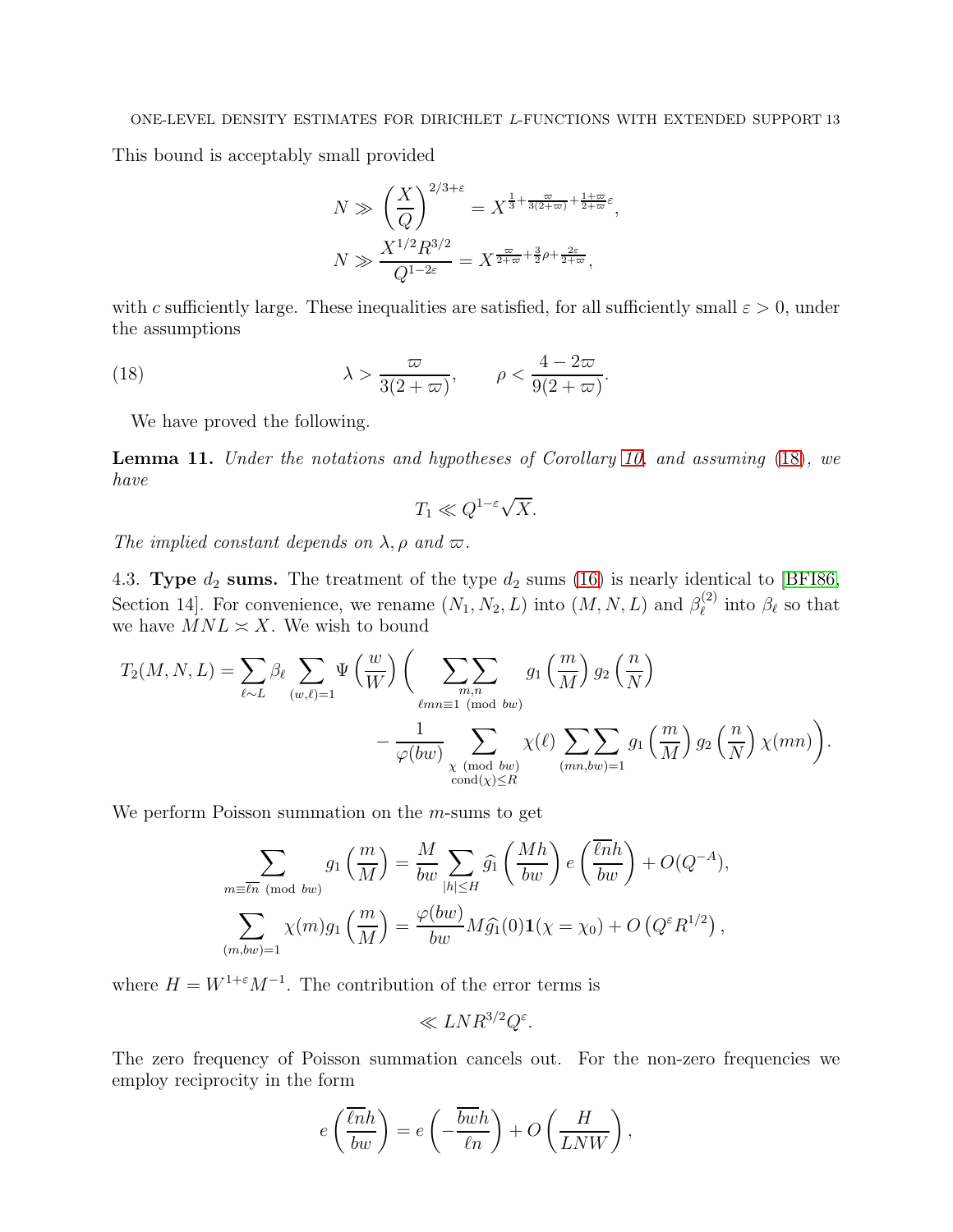and the error term contributes a quantity of size  $O(Q^{1+\epsilon})$ . We therefore have

<span id="page-13-0"></span>
$$
(19) \ T_2(M, N, L) = \frac{M}{b} \sum_{\ell \sim L} \beta_\ell \sum_{(w,\ell)=1} \frac{1}{w} \Psi\left(\frac{w}{W}\right) \sum_{(n,w)=1} g_2\left(\frac{n}{N}\right) \sum_{0<|h|\leq H} \widehat{g_1}\left(\frac{Mh}{bw}\right) e\left(-\frac{\overline{bw}h}{\ell n}\right)
$$
\n
$$
(20)
$$

(20) 
$$
+ O(Q^{1+\varepsilon} + LNR^{3/2}Q^{\varepsilon}).
$$

We next separate the variables h and  $w$ . We change variables to write

$$
\widehat{g_1}\left(\frac{Mh}{bw}\right) = \frac{w}{M} \int_{\mathbb{R}} g_1\left(\frac{wy}{M}\right) e\left(-\frac{hy}{b}\right) dy.
$$

Since  $g_1$  and  $\Psi$  are test functions, the integral is restricted to  $0 \leq y \ll M/W$ . We move the integral to the outside to write the first term of the right-hand side of [\(19\)](#page-13-0) as

$$
\ll \frac{M}{bW} \sup_{0 \le y \ll M/W} \left| \sum_{\ell} \beta_{\ell} \sum_{0 < |h| \le H} e\left(-\frac{hy}{b}\right) \sum_{w} \sum_{n} \Psi\left(\frac{w}{W}\right) g_1\left(\frac{wy}{M}\right) g_2\left(\frac{n}{N}\right) e\left(-\frac{\overline{bwh}}{\ell n}\right) \right|.
$$

We then use [\[DI82,](#page-20-11) Theorem 12], amended as described in [\[BFI\]](#page-20-15). It is easier to sum up the bounds if we assume

$$
(21) \t\t N \ll W^{1+\varepsilon}.
$$

We find

<span id="page-13-2"></span><span id="page-13-1"></span>
$$
T_2(M, N, L) \ll LNR^{3/2}Q^{\varepsilon} + Q^{\varepsilon}\left(\sqrt{X}L + \sqrt{M}NL^{5/4}\right).
$$

This contribution is acceptable provided

(22) 
$$
M \gg X^{\frac{\varpi}{2(2+\varpi)} + \frac{3}{2}\rho + \varepsilon}, \qquad MN \gg X^{\frac{1}{2} + \frac{\varpi}{2(2+\varpi)} + \varepsilon}
$$

and

(23) 
$$
M^{3/2}N^{1/2} \gg X^{\frac{1}{2} + \frac{\varpi}{2 + \varpi} + 2\varepsilon}.
$$

The bounds  $(21)–(23)$  $(21)–(23)$  are satisfied if

(24) 
$$
\delta < \frac{1}{12} - \frac{\varpi}{2(2+\varpi)}, \qquad \lambda < \frac{1}{6} - \frac{\varpi}{2(2+\varpi)}, \qquad \rho < \frac{1}{6}.
$$

<span id="page-13-3"></span>We therefore conclude the following.

<span id="page-13-4"></span>Lemma 12. *Under the notations and hypotheses of Corollary [10,](#page-10-1) and assuming* [\(24\)](#page-13-3)*, we have*

$$
T_2 \ll Q^{1-\varepsilon}\sqrt{X}.
$$

*The implied constant depends on*  $\lambda$ ,  $\delta$ ,  $\rho$  *and*  $\varpi$ .

4.4. Type II sums. In the type II case [\(17\)](#page-10-3), we rename  $\beta_n^{(3)}$  into  $\beta_n$ . We wish to prove the bound

$$
T_{\rm II}(M,N):=\sum_{w}\Psi\left(\frac{w}{W}\right)\sum_{m,n}\alpha_m\beta_n\mathfrak{u}_R(mn,bw)\ll \sqrt{X}Q^{1-\varepsilon},
$$

where  $\alpha$  is supported at scale M,  $\beta$  is supported at scale N,  $MN \approx X$ , and  $X^{\sigma} \ll N \ll Y$  $X^{1/3-\delta}$ . We have  $|\alpha(m)| \le \tau(m)^{O(1)}$ , and similarly for  $\beta$ . We use Linnik's dispersion method [\[Lin63\]](#page-21-9), following closely [\[Fou85\]](#page-20-8); see also [\[BFI86,](#page-20-9) Section 10].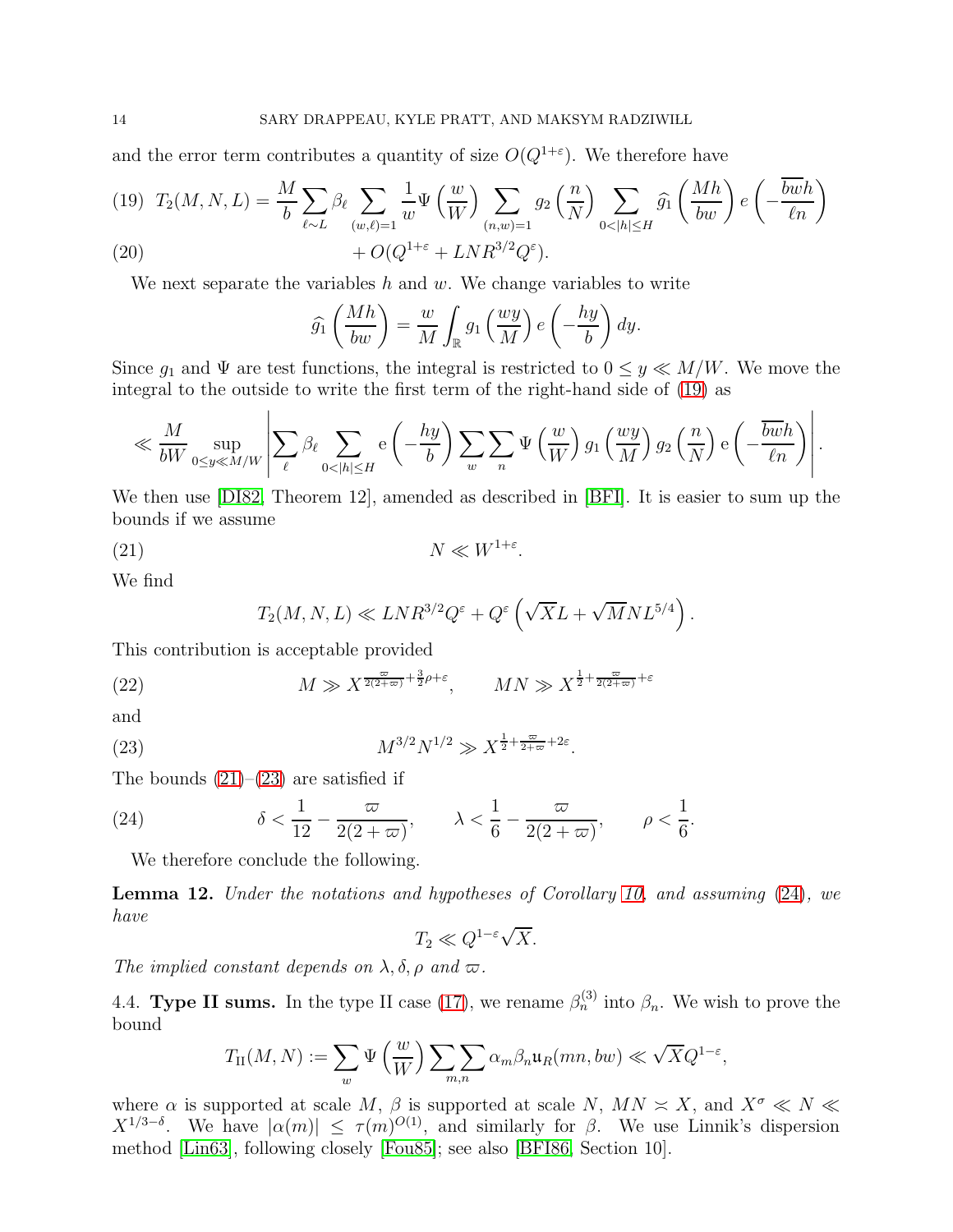We interchange the order of summation and apply the triangle inequality, writing our sum as

$$
\sum_{m}\left|\sum_{w}\sum_{n}\right|.
$$

Applying the Cauchy-Schwarz inequality, we arrive at

(25) 
$$
S^2 \ll M(\log M)^{O(1)}\mathcal{D},
$$

where

$$
\mathcal{D} = \sum_{m} f\left(\frac{m}{M}\right) \left| \sum_{\substack{m,n,w \\ mn \equiv 1 \pmod{bw}}} \sum_{\psi \left(\frac{w}{W}\right) \beta_n} - \frac{1}{\varphi(bw)} \sum_{\substack{\chi \pmod{bw} \\ \text{cond}(\chi) \leq R}} \sum_{\substack{m,n,w \\ (mn,bw)=1}} \sum_{\psi \left(\frac{w}{W}\right) \beta_n \chi(mn)} \right|^2.
$$

Here f is some fixed, non-negative test function majorizing  $\mathbf{1}_{[1,2]}$ . It suffices to show that

$$
\mathcal{D}\ll NQ^{1-\varepsilon}.
$$

We open the square and arrive at

 $\mathbf{r}$ 

(26) 
$$
\mathcal{D} = \mathcal{D}_1 - 2 \operatorname{Re} \mathcal{D}_2 + \mathcal{D}_3,
$$

say. We treat each sum  $\mathcal{D}_i$  in turn.

4.4.1. *Evaluation of*  $\mathcal{D}_3$ . By definition we have

$$
\mathcal{D}_3 := \sum_m f\left(\frac{m}{M}\right) \sum_{\substack{w_1, w_2, n_1, n_2 \ (mn_1, bw_1) = 1 \ (mn_1, bw_1) = 1}} \sum_{\substack{\chi_1, \chi_2 \ \chi_2 \ (\text{mod } bw_j) \\ \chi_j \ (\text{mod } bw_j) \leq R}} \Psi\left(\frac{w_1}{W}\right) \Psi\left(\frac{w_2}{W}\right) \beta_{n_1} \overline{\beta_{n_2}} \frac{\chi_1(mn_1) \chi_2(mn_2)}{\varphi(bw_1) \varphi(bw_2)}.
$$

The computations in [\[Dra17,](#page-20-14) p. 712–713] can be directly quoted, putting formally

(27) 
$$
\gamma(q) = \mathbf{1}(b \mid q)\Psi(q/(bW)),
$$

with the modification that  $\text{cond}(\chi_1\overline{\chi_2}) \leq R^2$  (instead of R, as stated incorrectly in [\[Dra17\]](#page-20-14)). We get

<span id="page-14-0"></span>
$$
\mathcal{D}_3 = \mathcal{M}_3 + O(Q^{\varepsilon} N^2 R^5),
$$

where the main term is computed as in [\[Dra17,](#page-20-14) p. 712] to be

$$
\mathcal{M}_3 := M\widehat{f}(0) \sum \sum \limits_{\substack{w_1, w_2, n_1, n_2 \\ (n_j, bw_j) = 1}} \sum \limits_{\substack{\chi \text{ primitive} \\ \operatorname{cond}(\chi) \leq R \\ \operatorname{cond}(\chi) | b(w_1, w_2)}} \Psi\left(\frac{w_1}{W}\right) \Psi\left(\frac{w_2}{W}\right) \beta_{n_1} \overline{\beta_{n_2}} \chi(n_1 \overline{n_2}) \frac{\varphi(bw_1 w_2)}{bw_1 w_2 \varphi(bw_1) \varphi(bw_2)}.
$$

The error term is acceptable provided

<span id="page-14-1"></span>
$$
NR^5 \ll Q^{2-\varepsilon}.
$$

Since  $N \ll X^{1/3}$  this is acceptable provided

(28) 
$$
\rho < \frac{4-\varpi}{15(2+\varpi)}.
$$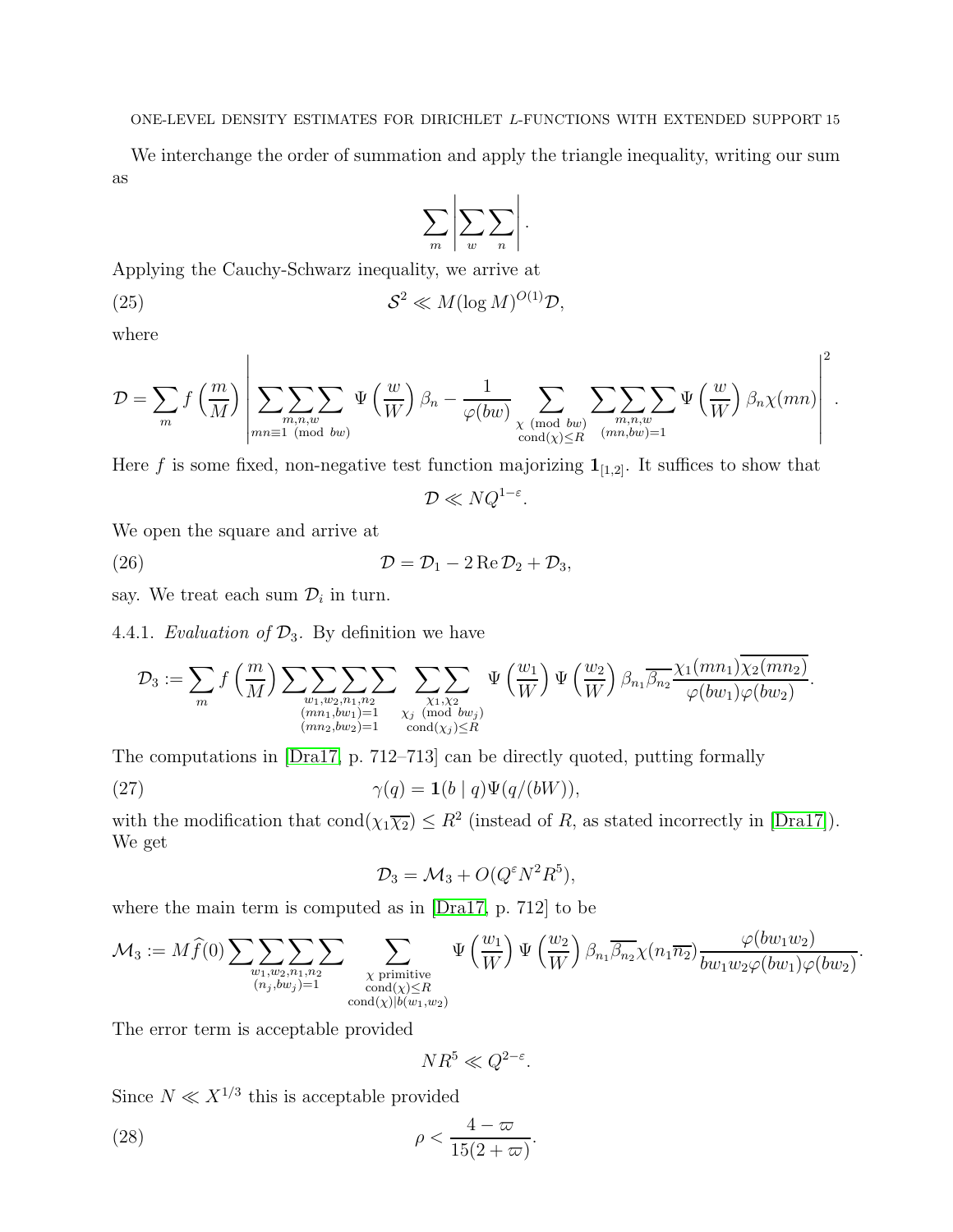4.4.2. *Evaluation of*  $\mathcal{D}_2$ . We have

$$
\mathcal{D}_2 := \sum \sum \limits_{\substack{w_1, w_2, n_1, n_2 \\ (n_j, bw_j) = 1}} \sum \sum \limits_{\substack{\chi \pmod{bw_2} \\ \text{cond}(\chi) \leq R}} \Psi \left( \frac{w_1}{W} \right) \Psi \left( \frac{w_2}{W} \right) \overline{\beta_{n_1}} \beta_{n_2} \frac{\chi(n_2)}{\varphi(bw_2)} \sum \limits_{\substack{mn_1 \equiv 1(bw_1) \\ (m, w_2) = 1}} \chi(m) f \left( \frac{m}{M} \right).
$$

The computations in [\[Dra17,](#page-20-14) p. 712–713] can be also quoted directly with the identification [\(27\)](#page-14-0). We obtain

<span id="page-15-0"></span>
$$
\mathcal{D}_2 = \mathcal{M}_3 + O(R^{3/2}N^2Q^{1+\epsilon}).
$$

This is acceptable if

(29) 
$$
\rho < \frac{2}{3}\lambda + \frac{2(1-\varpi)}{9(2+\varpi)}.
$$

4.4.3. *Evaluation of*  $\mathcal{D}_1$ . We have

$$
\mathcal{D}_1 := \sum_{\substack{w_1, w_2, n_1, n_2 \\ (n_j, bw_j) = 1 \\ n_1 \equiv n_2 \pmod{b}}} \Psi\left(\frac{w_1}{W}\right) \Psi\left(\frac{w_2}{W}\right) \beta_{n_1} \overline{\beta_{n_2}} \sum_{mn_j \equiv 1 \pmod{bw_j}} f\left(\frac{m}{M}\right).
$$

We need to separate the variables  $w_1, w_2, n_1, n_2$  from each other, and this requires a subdivision of the variables. We decompose these variables uniquely, following [\[FR18\]](#page-20-18), as follows:

$$
\begin{cases}\nd = (n_1, n_2), \\
n_1 = dd_1 \nu_1, \text{ with } d_1 \mid d^\infty \text{ and } (d, \nu_1) = 1, \\
n_2 = d\nu_2, \\
q_0 = (w_1, w_2), \\
w_i = q_0 q_i, i \in \{1, 2\}.\n\end{cases}
$$

The summation conditions imply

$$
(dd_1\nu_1, q_0q_1) = (d\nu_2, q_0q_2) = 1.
$$

We therefore have

$$
\mathcal{D}_{1} = \sum_{(d,b)=1} \sum_{d_{1} | d^{\infty}} \sum_{(q_{0},d)=1} \mathcal{D}_{1}(d,d_{1},q_{0}),
$$
\n
$$
\mathcal{D}_{1}(\cdots) = \sum_{\substack{q_{1},q_{2},\nu_{1},\nu_{2} \\ (d\nu_{1},\nu_{2})=(q_{1},q_{2})=1 \\ (q_{1}q_{2},d)=(\nu_{1},d)=1 \\ (p_{1},q_{1})=(\nu_{2},q_{2})=(\nu_{1}\nu_{2},bq_{0})=1}} f\left(\frac{q_{0}q_{1}}{W}\right) f\left(\frac{q_{0}q_{2}}{W}\right) \beta_{dd_{1}\nu_{1}} \beta_{d\nu_{2}} \sum_{\substack{mdd_{1}\nu_{1}\equiv 1 \pmod{bq_{0}q_{1}} \\ mdd_{1}\nu_{1}\equiv 1 \pmod{bq_{0}q_{2}}}} f\left(\frac{m}{M}\right).
$$

Using smooth partitions of unity we break the variables into dyadic ranges:  $d \approx D, d_1 \approx$  $D_1, q_0 \simeq Q_0$ . The contribution from  $d \simeq D$  and  $d_1 \simeq D_1$  is

$$
\ll Q^{\varepsilon} M \sum_{d \asymp D} \sum_{\substack{d_1 | d^{\infty} \\ d_1 \asymp D_1}} \sum_{\nu_1 \asymp N/dd_1} \sum_{\nu_2 \asymp N/d} |\beta_{dd_1 \nu_1}| |\beta_{d\nu_2}| \ll Q^{\varepsilon} M N^2 \sum_{d \asymp D} \frac{1}{d^2} \sum_{d_1 | d^{\infty}} \frac{\tau(d_1)^{O(1)}}{d_1} \left(\frac{d_1}{D_1}\right)^{1-\varepsilon^2} \ll Q^{\varepsilon} M N^2 D_1^{-1+\varepsilon^2} D^{-1},
$$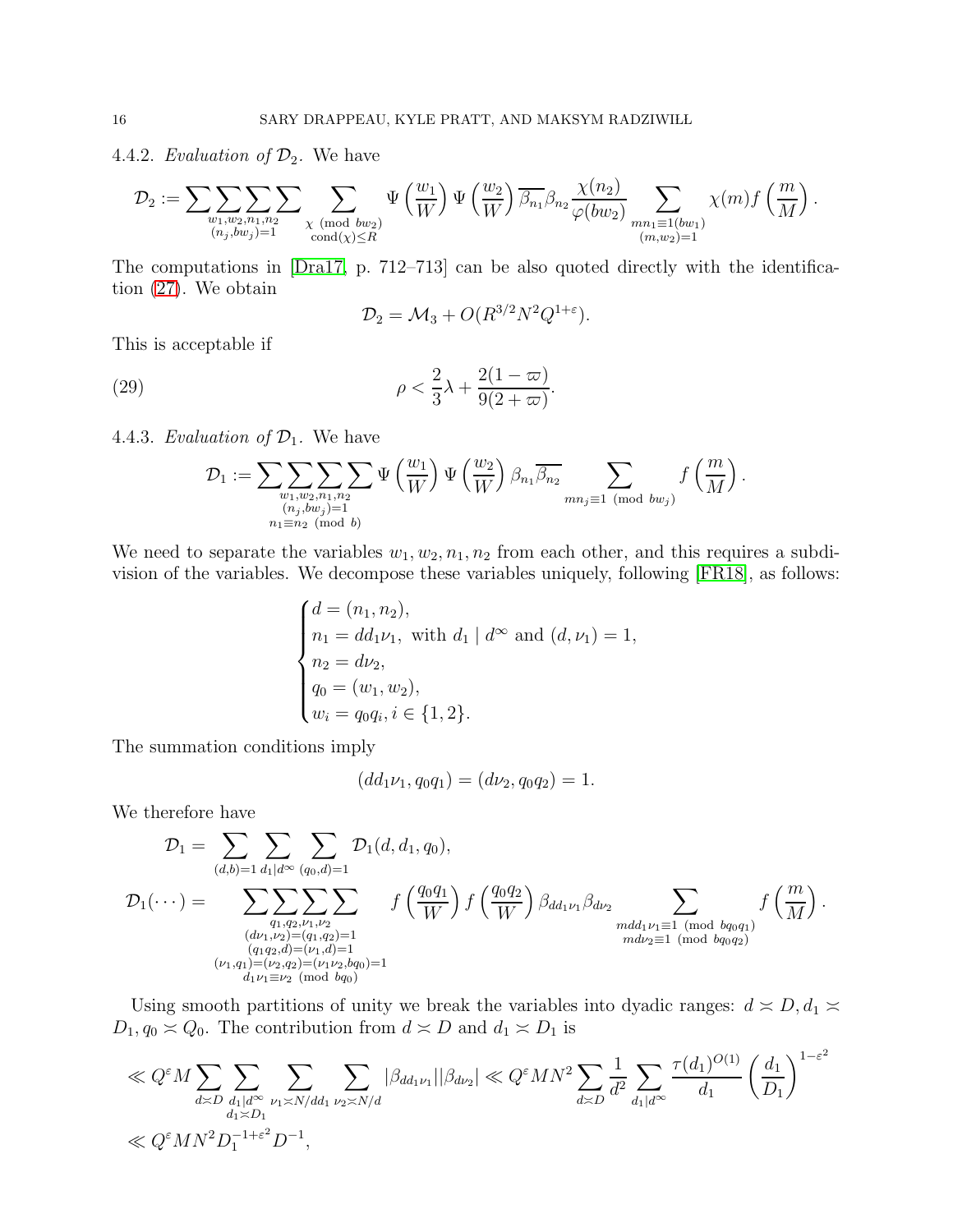and this is acceptable provided

$$
DD_1 \gg \frac{X}{Q^{2-\varepsilon}},
$$

so we may henceforth assume  $DD_1 \ll XQ^{-2+\varepsilon}$ .

The contribution from  $q_0 \approx Q_0$  is

$$
\ll Q^{\varepsilon} \sum_{q_0 \asymp Q_0} \sum_{q_1 \asymp Q/q_0} \sum_{n_1 \equiv n_2 \pmod{q_0}} \sum_{m \equiv \overline{n_1}} \sum_{(\text{mod } q_0 q_1)} 1
$$
  
\$\ll Q^{\varepsilon} M \sum\_{q\_0 \asymp Q\_0} \sum\_{q\_1 \asymp Q/q\_0} \frac{1}{q\_0 q\_1} \sum\_{n\_1 \equiv n\_2 \pmod{q\_0}} 1  
\$\ll Q^{\varepsilon} (MN^2 Q\_0^{-1} + MN),\$

which is acceptable provided

(30) 
$$
N \gg \frac{X}{Q^{2-\varepsilon}}
$$
, and  $Q_0 \gg \frac{X}{Q^{2-\varepsilon}}$ ,

so we may henceforth assume  $Q_0 \ll X Q^{-2+\varepsilon}$ .

We use Poisson summation, following [\[Dra17,](#page-20-14) pp. 714–716]. Let

<span id="page-16-2"></span><span id="page-16-0"></span>
$$
\widetilde{q} = bq_0q_1q_2, \qquad \mu \equiv \begin{cases} \overline{dd_1\nu_1} \pmod{bq_0q_1}, \\ \overline{d\nu_2} \pmod{bq_0q_2}. \end{cases}
$$

With  $H = \tilde{q}^{1+\varepsilon} M^{-1} \ll Q^{2+\varepsilon}/(q_0 M)$ , we get

(31) 
$$
\sum_{m \equiv \mu \pmod{\tilde{q}}} f\left(\frac{m}{M}\right) = \frac{M}{\tilde{q}} \sum_{|h| \le H} \widehat{f}\left(\frac{hM}{\tilde{q}}\right) e\left(\frac{\mu h}{\tilde{q}}\right) + O\left(\frac{q_0}{bW^2}\right).
$$

The zero frequency in [\(31\)](#page-16-0) contributes the main term, which, after summing over  $d, d_1, q_0$ (and reintegrating the values  $DD_1$ ,  $Q_0$  larger than  $XQ^{-2+\epsilon}$  which were discarded earlier), is given by

$$
\mathcal{M}_1 := \frac{M}{b} \widehat{f}(0) \sum_{\substack{w_1, w_2, n_1, n_2 \\ (n_j, bw_j) = 1 \\ n_1 \equiv n_2 \pmod{b}}} \Psi\left(\frac{w_1}{W}\right) \Psi\left(\frac{w_2}{W}\right) \beta_{n_1} \overline{\beta_{n_2}} \frac{1}{[w_1, w_2]}.
$$

The error term in [\(31\)](#page-16-0) induces in  $\mathcal{D}_1(d, d_1, q_0)$  a contribution

<span id="page-16-1"></span>
$$
\ll \frac{1}{bq_0}\frac{N}{dd_1}\Big(\frac{N}{bq_0}+1\Big),\,
$$

and therefore in  $\mathcal{D}_1$  a contribution  $b^{-1}N^2Q^{\varepsilon}$ , which is acceptable if

$$
(32) \t\t\t N \ll Q^{2-\varepsilon}.
$$

We solve the congruence conditions on  $\mu$  by writing

$$
d_1\nu_1 - \nu_2 = bq_0t
$$
,  $\mu dd_1\nu_1 = 1 + bq_0q_1\ell$ ,  $\mu d\nu_2 = 1 + bq_0q_2m$ ,

with  $t, \ell, m \in \mathbb{Z}$ . We deduce

$$
\mu dt = q_1 \ell - q_2 m, \qquad t = q_1 \nu_2 \ell - q_2 d_1 \nu_1 m.
$$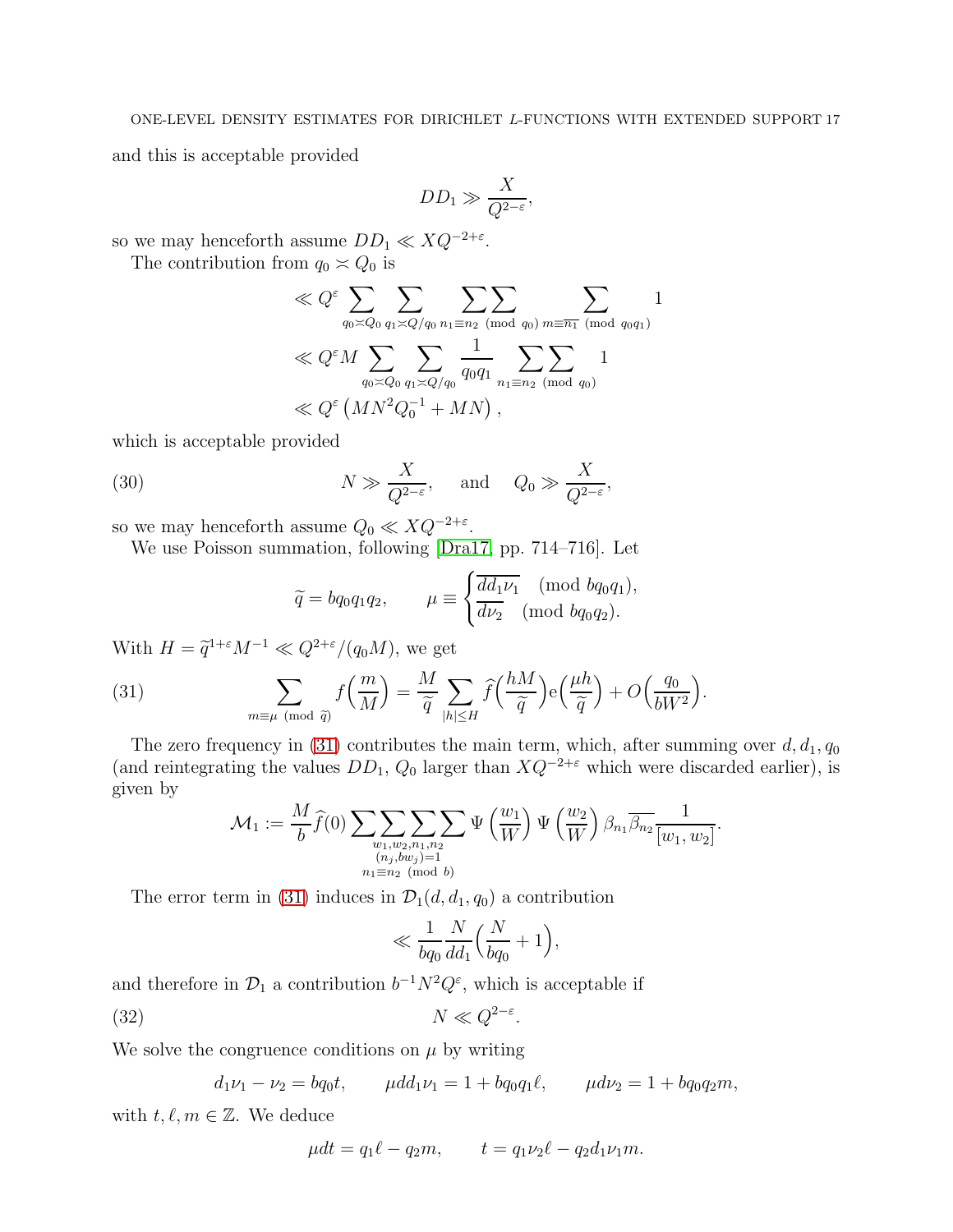Then we have the equalities, modulo  $\mathbb{Z}$ ,

$$
\frac{\mu}{\tilde{q}} = \frac{\mu}{b q_0 q_1 q_2} = \frac{1}{d d_1 \nu_1 b q_0 q_1 q_2} + \frac{\ell}{d d_1 \nu_1 q_2}
$$
\n
$$
\equiv \frac{1}{d d_1 \nu_1 b q_0 q_1 q_2} + \frac{\ell \overline{d d_1}}{\nu_1 q_2} + \frac{\ell \overline{\nu_1 q_2}}{d d_1}
$$
\n
$$
\equiv \frac{1}{d d_1 \nu_1 b q_0 q_1 q_2} + \frac{\ell q_1 \nu_2 d d_1}{\nu_1 q_2} - \frac{\overline{b q_0 q_1 \nu_1 q_2}}{d d_1}
$$
\n
$$
\equiv \frac{1}{d d_1 \nu_1 b q_0 q_1 q_2} + \frac{d_1 \nu_1 - \nu_2}{b q_0} \frac{\overline{q_1 \nu_2 d d_1}}{\nu_1 q_2} - \frac{\overline{b q_0 q_1 \nu_1 q_2}}{d d_1}
$$

.

By estimating trivially the first term, we have

<span id="page-17-0"></span>(33) 
$$
e\left(\frac{h\mu}{\widetilde{q}}\right) = e\left(h\frac{d_1\nu_1 - \nu_2}{bq_0}\frac{\overline{q_1\nu_2dd_1}}{\nu_1q_2} - \frac{h\overline{bq_0q_1\nu_1q_2}}{dd_1}\right) + O\left(\frac{Hq_0}{NW^2}\right).
$$

The error term here is  $\ll Q^{\varepsilon} X^{-1}$ , which contributes to  $\mathcal{D}_1(d, d_1, q_0)$  a quantity

$$
\frac{Q^{2+\varepsilon}N}{Xq_0^2dd_1}\Big(1+\frac{N}{d}\Big),\,
$$

and upon summing over  $(d, d_1, q_0)$ , this contributes to  $\mathcal{D}_1$  a quantity  $O(Q^{2+\epsilon}N^2X^{-1})$ . This error is acceptable by our hypothesis [\(32\)](#page-16-1).

Then we insert the first term of [\(33\)](#page-17-0) in [\(31\)](#page-16-0), and insert the Fourier integral. The non-zero frequencies contribute a term

$$
\mathcal{R}_{1}(d, d_{1}, q_{0}) = \frac{Mq_{0}}{bW^{2}} \int \sum_{\substack{(d\nu_{1}, \nu_{2}) = (q_{1}, q_{2}) = 1 \ (d\nu_{1}, \nu_{2}) = (q_{1}, q_{2}) = 1 \ (b\nu_{1}, q_{1}) = (\nu_{2}, q_{2}) = (\nu_{1}, d) = 1 \ (b\nu_{1}, q_{1}) = (\nu_{2}, q_{2}) = (\nu_{1}\nu_{2}, bq_{0}) = 1 \ \times \int_{0}^{2} \left( \frac{q_{0}^{2}q_{1}q_{2}}{W^{2}} \right) e\left( h \frac{d_{1}\nu_{1} - \nu_{2}}{bq_{0}} \frac{q_{1}\nu_{2}d d_{1}}{\nu_{1}q_{2}} - \frac{h\overline{b}q_{0}q_{1}\nu_{1}q_{2}}{d d_{1}} \right) e\left( \frac{h t M q_{0}}{bW^{2}} \right) dt.
$$

Let now  $\lambda_1, \lambda_2 \in (\mathbb{Z}/dd_1\mathbb{Z})^{\times}$ , and

$$
b_{n,r,s} = \sum_{\substack{\nu_1 \ \nu_2 \\ \nu_1 = s \\ \nu_2 d d_1 = r \\ (d\nu_1,\nu_2) = (\nu_1\nu_2, bq_0) = 1 \\ (l_1, d) = 1}} \sum_{\substack{0 < |h| \le H \\ h(d_1\nu_1 - \nu_2) = bq_0n \\ \nu_1 d_1 = \nu_2 \pmod{bq_0}}} \beta_{dd_1\nu_1} \beta_{d\nu_2} e\left(-\frac{hbq_0\lambda_1\nu_1\lambda_2}{dd_1} + \frac{htMq_0}{bW^2}\right),
$$

$$
g(\boldsymbol{c},\boldsymbol{d},\boldsymbol{n},\boldsymbol{r},\boldsymbol{s})=\Psi\Big(\frac{q_0\boldsymbol{c}}{W}\Big)\Psi\Big(\frac{q_0\boldsymbol{d}}{W}\Big)f\Big(\frac{tq_0^2\boldsymbol{c}\boldsymbol{d}}{W^2}\Big)
$$

.

Then

$$
\mathcal{R}_1(d, d_1, q_0) = \frac{Mq_0}{bW^2} \int_{t \asymp f^1} \sum_{\lambda_1, \lambda_2 \pmod{bdd_1}^*} \tilde{\mathcal{R}}_1(t, (\lambda_j)) dt,
$$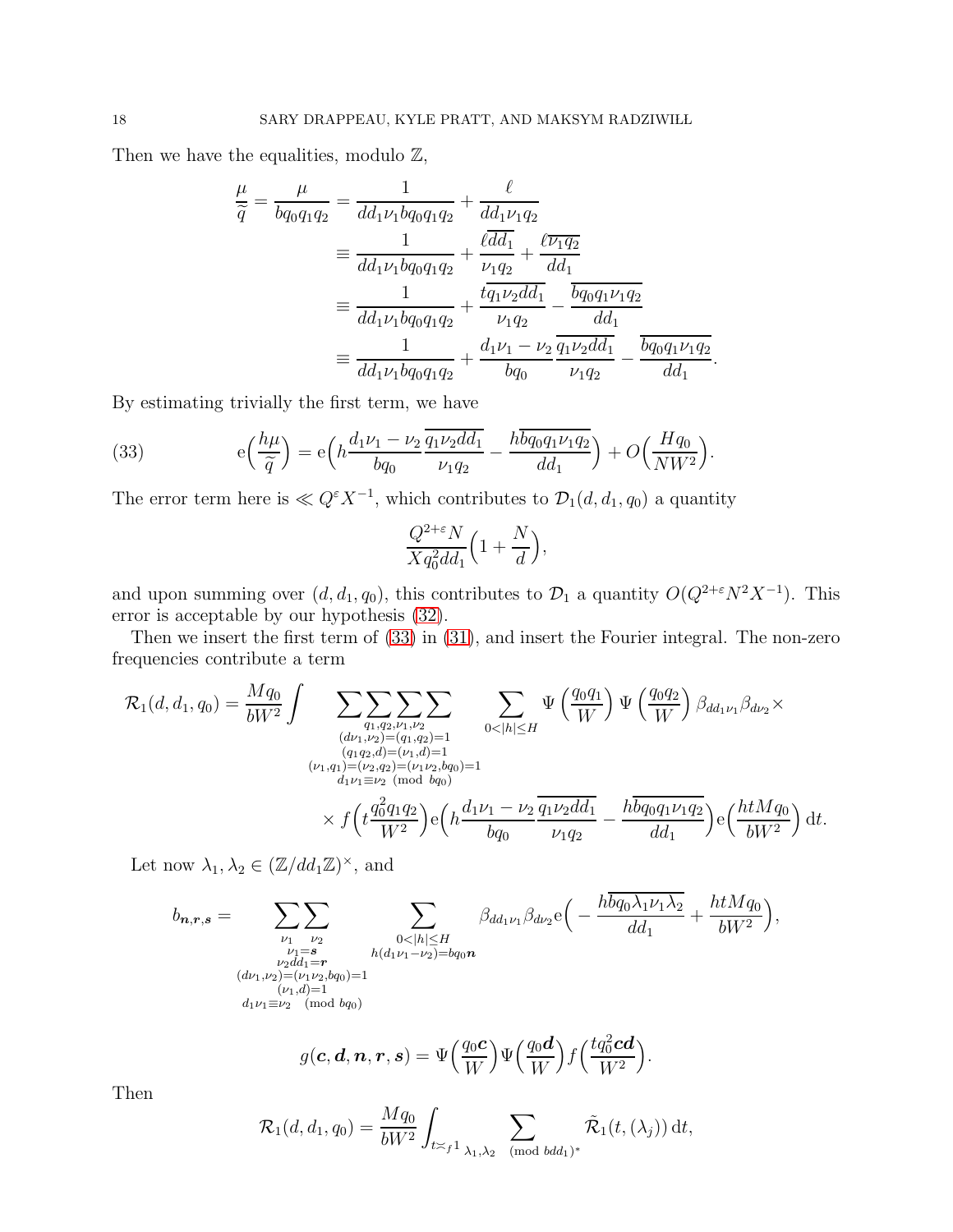$$
\tilde{\mathcal{R}}_1(t,(\lambda_j))=\sum_{\substack{\boldsymbol n,\boldsymbol r,\boldsymbol s,\boldsymbol c,\boldsymbol d \\ \boldsymbol c\equiv\lambda_1,\text{ } \boldsymbol d\equiv \lambda_2\pmod{bdd_1}\\ (\boldsymbol s\boldsymbol c,\boldsymbol r\boldsymbol d d d_1)=1}}b_{\boldsymbol n,\boldsymbol r,\boldsymbol s}g(\boldsymbol c,\boldsymbol d,\boldsymbol n,\boldsymbol r,\boldsymbol s)\mathrm{e}\bigg(\frac{\boldsymbol n\overline{\boldsymbol r\boldsymbol d}}{\boldsymbol s\boldsymbol c}\bigg).
$$

We apply Proposition [6,](#page-7-0) with sizes given by

$$
C = D = \frac{W}{q_0}, \quad S = \frac{N}{dd_1}, \quad R = Nd_1, \quad N = \frac{HN}{dbq_0}.
$$

Let  $X=Q^2Y,$  so  $Y=Q^{\varpi}.$  Note that

$$
RS \asymp N^2 D^{-1}, \qquad N \ll Q^{\varepsilon} N^2 Y^{-1} D^{-1} Q_0^{-2} \ll Q^{\varepsilon} RS, \qquad C \ll Q^{\varepsilon} RD.
$$

We get

<span id="page-18-0"></span>
$$
\tilde{\mathcal{R}}_1(t,\lambda_j) \ll Q^{\varepsilon}(DD_1)^{3/2}K \Vert b_{n,r,s} \Vert_2,
$$

where

$$
Q^{-\varepsilon} K^2 \ll Q^2 N^4 D^{-1} D_1 Q_0^{-2} + Q^{2+4\theta} N^{4-6\theta} D^{-2+2\theta} D_1^{-2\theta} Q_0^{-2-4\theta} + Q^2 N^3 Y^{-1} D^{-1} D_1 Q_0^{-4}.
$$

To bound the term  $\|b_{n,r,s}\|_2,$  we assume

$$
(34) \t\t DD1 = o(N),
$$

so that the case  $d_1 \nu_1 = \nu_2$  never occurs in  $b_{n,r,s}$ . Then

$$
||b_{n,r,s}||_2^2 \leq \sum_{\substack{\nu_1,\nu_2,h\\ d_1\nu_1 \equiv \nu_2 \pmod{q_0}\\ 0<|h|
$$

We deduce

$$
\tilde{\mathcal{R}}_1(t,(\lambda_j)) \ll Q^{\varepsilon} \sum_{k=1}^6 Q^{\eta_{k,1}} N^{\eta_{k,2}} Y^{\eta_{k,3}} D^{\eta_{k,4}} D_1^{\eta_{k,5}} Q_0^{\eta_{k,6}},
$$

where for each  $k, \eta_k = (\eta_{k,\ell})_{1 \leq \ell \leq 6}$  is given by

$$
\{\eta_k\} = \begin{Bmatrix} \begin{pmatrix} 1 \\ 3 \\ -1/2 \\ 1/2 \\ 3/2 \\ -3/2 \end{pmatrix}, \begin{pmatrix} 1 \\ 7/2 \\ -1/2 \\ 0 \\ 3/2 \\ -2 \end{pmatrix}, \begin{pmatrix} 2\theta + 1 \\ 3 - 3\theta \\ -1/2 \\ \theta \\ 1 - \theta \\ -2\theta - 3/2 \end{pmatrix}, \begin{pmatrix} 2\theta + 1 \\ 7/2 - 3\theta \\ -1/2 \\ \theta - 1/2 \\ 1 - \theta \\ 1 - \theta \\ -2\theta - 2 \end{pmatrix}, \begin{pmatrix} 1 \\ 5/2 \\ -1 \\ 1/2 \\ 3/2 \\ -5/2 \end{pmatrix}, \begin{pmatrix} 1 \\ 3 \\ -1 \\ 0 \\ 3/2 \\ -3 \end{pmatrix} \end{Bmatrix}.
$$

Summing over  $\lambda_j$ , integrating over t, and multiplying by  $\frac{Mq_0}{bW^2} \ll N^{-1}YQ_0$ , we get

$$
\mathcal{R}(d, d_1, q_0) \ll Q^{\varepsilon} \sum_{k=1}^6 Q^{\eta_{k,1}} N^{\eta_{k,2}-1} Y^{\eta_{k,3}+1} D^{\eta_{k,4}+2} D_1^{\eta_{k,5}+2} Q_0^{\eta_{k,6}+1}.
$$

We sum over  $d, d_1$  and  $q_0$ , obtaining

$$
\sum_{\substack{d \ge D_1, d_1 | d^{\infty} \\ a_0 \ge Q_0 \\ (d,b)=(q_0,d)=1}} \mathcal{R}_1(d,d_1,q_0) \ll Q^{\varepsilon} \sum_{k=1}^6 Q^{\eta_{k,1}} N^{\eta_{k,2}-1} Y^{\eta_{k,3}+1} D^{\eta_{k,4}+3} D_1^{\eta_{k,5}+2} Q_0^{\eta_{k,6}+2}.
$$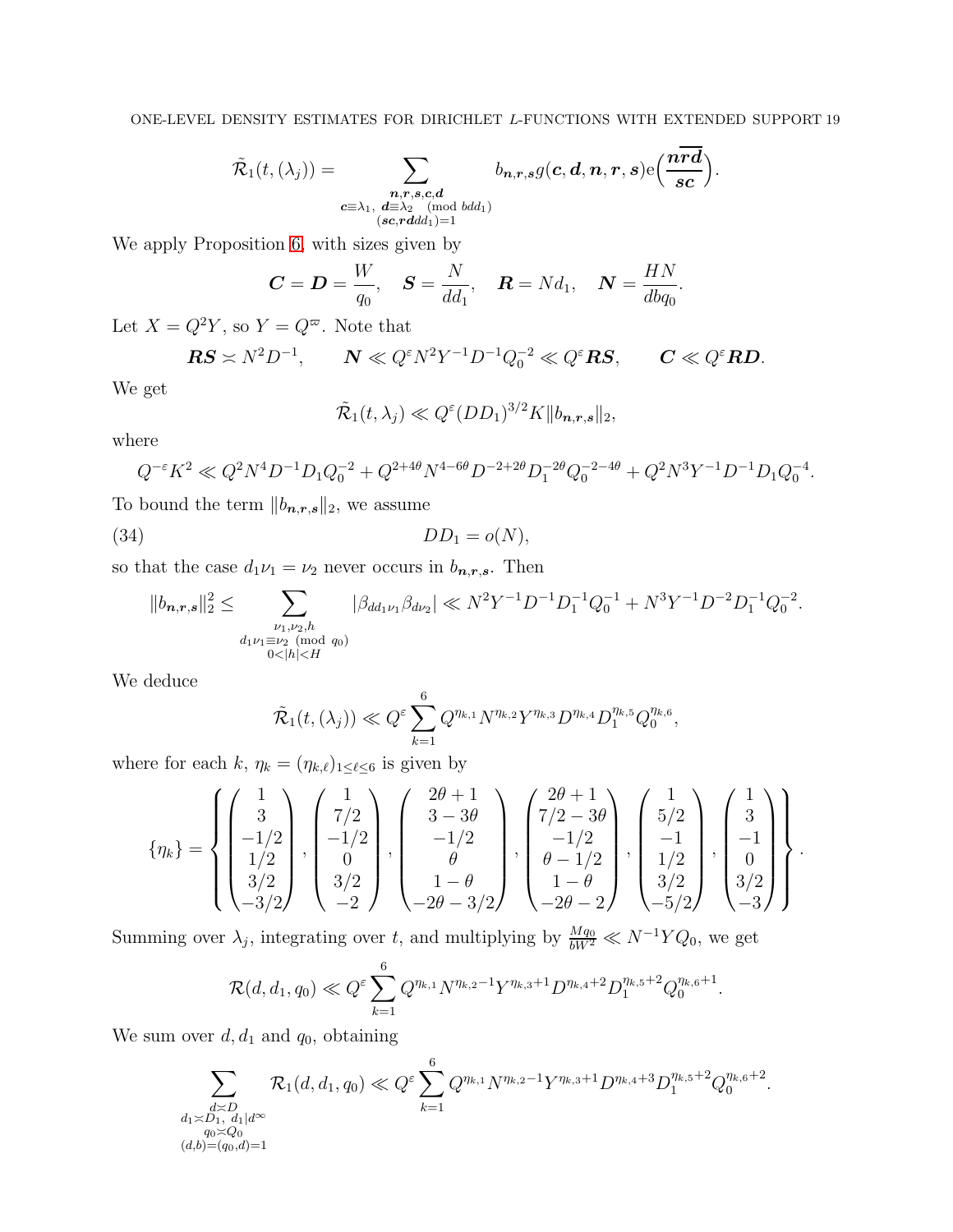Finally we sum this dyadically over  $Q_0$ ,  $D$ ,  $D_1$  subject to  $Q_0 + DD_1 \ll YQ^{\varepsilon}$ . We finally get

$$
\mathcal{R}_1 \ll Q^{\varepsilon} \sum_{k=1}^6 Q^{\eta_{k,1}} N^{\eta_{k,2}-1} Y^{\eta_{k,3}+1+\max(0,\eta_{k,6}+2)+\max(0,\eta_{k,4}+3,\eta_{k,5}+2)}
$$

.

.

Here, the terms for  $k = 5, 6$  are majorized by the term  $k = 1$ , therefore,

$$
\mathcal{R}_1 \ll Q^{\varepsilon} \sum_{k=1}^4 Q^{\theta_{k,1}} N^{\theta_{k,2}} Y^{\theta_{k,3}},
$$

where

$$
\{\theta_k\} = \left\{ \begin{pmatrix} 1 \\ 2 \\ 9/2 \end{pmatrix}, \begin{pmatrix} 1 \\ 5/2 \\ 4 \end{pmatrix}, \begin{pmatrix} 1+2\theta \\ 2-3\theta \\ 4-\theta \end{pmatrix}, \begin{pmatrix} 1+2\theta \\ 5/2-3\theta \\ 7/2-\theta \end{pmatrix} \right\}
$$

We conclude that

<span id="page-19-0"></span>
$$
\mathcal{D}_1 = \mathcal{M}_1 + O(Q^{2-\epsilon}N)
$$

on the condition  $N \ll Q^{-\varepsilon} \min(QY^{-9/2}, Q^{2/3}Y^{-8/3}, Q^{2/3}Y^{-\frac{7-2\theta}{3(1-2\theta)}}, Q^{\frac{1-2\theta}{1-3\theta}}Y^{-\frac{4-\theta}{1-3\theta}})$ . Upon using  $\theta \leq 7/64$ , these conditions are implied by

(35) 
$$
N \ll X^{-\varepsilon} \min(X^{\frac{2-9\varpi}{2(2+\varpi)}}, X^{\frac{50-249\varpi}{43(2+\varpi)}}, X^{\frac{50-217\varpi}{75(2+\varpi)}}),
$$

and the above hypotheses  $(30)$ ,  $(32)$ ,  $(34)$ .

4.4.4. *Main terms.* The main terms combine to form

$$
\mathcal{M}_{3} - \mathcal{M}_{1} = M \widehat{f}(0) \sum_{w_{1},w_{2}} \sum \Psi\left(\frac{w_{1}}{W}\right) \Psi\left(\frac{w_{2}}{W}\right) \frac{1}{b[w_{1},w_{2}]\varphi(b(w_{1},w_{2}))}
$$

$$
\times \sum_{\substack{\chi \text{ prim}\\ \text{cond}(\chi) > R}} \sum_{\substack{n_{1},n_{2}\\(n_{j},bw_{j})=1}} \beta_{n_{1}} \overline{\beta_{n_{2}}} \chi(n_{1}) \overline{\chi(n_{2})}.
$$

We may quote the computations in [\[Dra17,](#page-20-14) p. 717], again with the identification [\(27\)](#page-14-0), to obtain

<span id="page-19-1"></span>
$$
|\mathcal{M}_3 - \mathcal{M}_1| \ll Q^{\varepsilon} M(N + N^2 R^{-2}) \ll Q^{\varepsilon} (X + N X R^{-2}).
$$

This is acceptable provided

(36)  $N \gg Q^{\varpi + \varepsilon}, \qquad R \gg Q^{\frac{\varpi}{2} + O(\varepsilon)}.$ 

4.4.5. *Conclusion.* The hypotheses [\(28\)](#page-14-1), [\(29\)](#page-15-0), [\(30\)](#page-16-2), [\(32\)](#page-16-1), [\(34\)](#page-18-0), [\(35\)](#page-19-0) and [\(36\)](#page-19-1) are all satisfied if

<span id="page-19-2"></span>(37) 
$$
\varpi < 1/8
$$
,  $\varpi < \sigma < \frac{1}{3} - \delta < \frac{1}{3} - \frac{242\varpi}{75(2+\varpi)}$ ,  $\frac{\varpi}{2} < \rho < \frac{1}{9} - \frac{4\varpi}{9(2+\varpi)}$ 

We therefore conclude the following.

<span id="page-19-3"></span>Lemma 13. *Under the notations and hypotheses of Corollary [10,](#page-10-1) assuming* [\(37\)](#page-19-2)*, we have*

$$
T_3 \ll \sqrt{X} Q^{1-\varepsilon}.
$$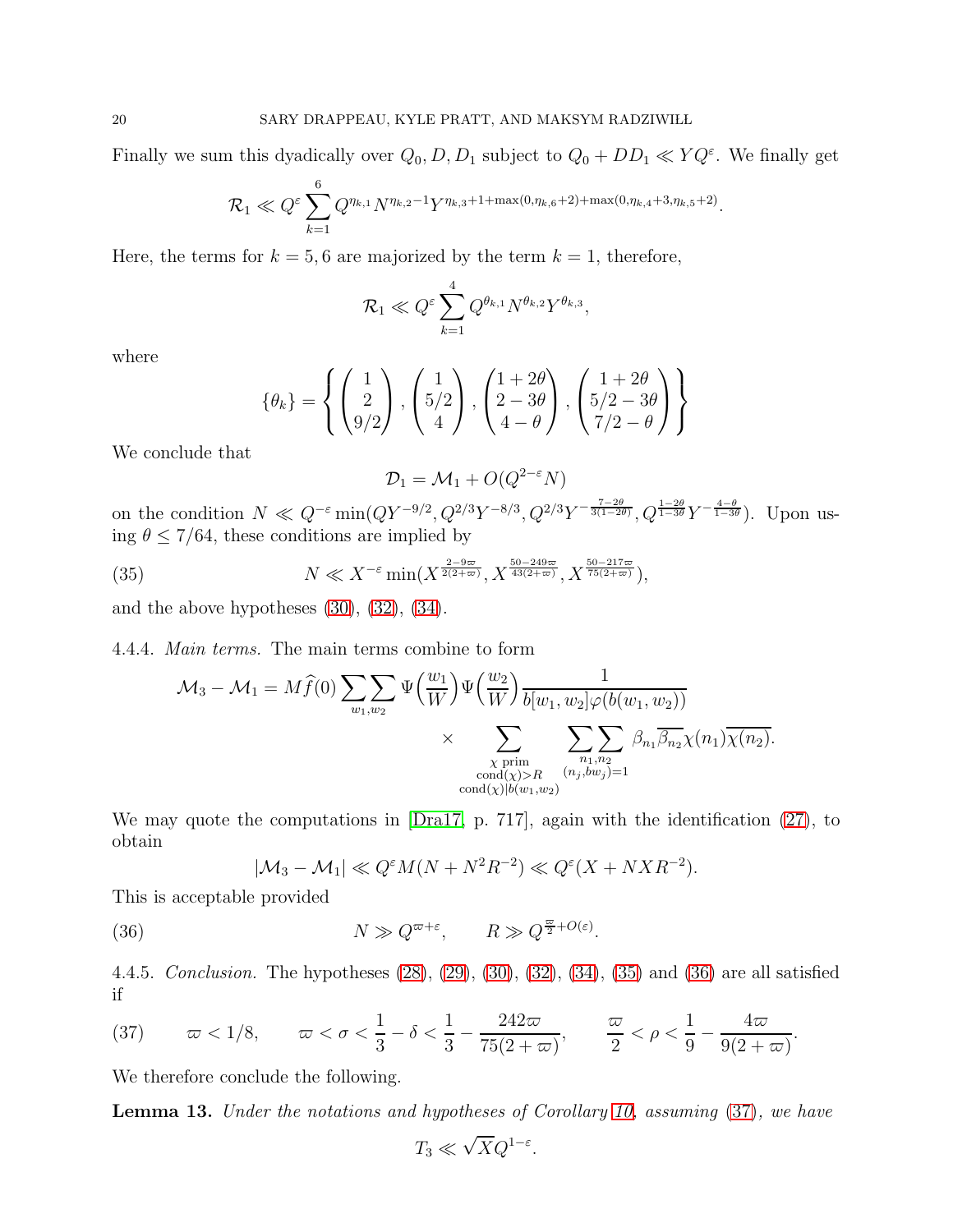4.5. Proof of Proposition [4.](#page-4-3) We combine Lemmas [11,](#page-12-1) [12,](#page-13-4) [13](#page-19-3) and [9.](#page-9-0) Setting  $\sigma = \varpi + \varepsilon$ and recalling that  $\omega$  < 1/8, we obtain the conditions

$$
\frac{\varpi}{3(2+\varpi)} < \lambda < \frac{1}{6} - \frac{\varpi}{2},
$$
\n
$$
\frac{242\varpi}{75(2+\varpi)} < \delta < \frac{1}{12} - \frac{\varpi}{2(2+\varpi)},
$$
\n
$$
\frac{\varpi}{2(2+\varpi)} < \rho < \frac{1}{9} - \frac{4\varpi}{9(2+\varpi)}.
$$

These can be satisfied whenever  $-o(1) \leq \varpi < \frac{50}{1093} - o(1)$ . This proves Proposition [4.](#page-4-3)

### **REFERENCES**

- <span id="page-20-15"></span>[BFI] E. Bombieri, J. B. Friedlander, and H. Iwaniec, Some corrections to an old paper, ArXiv e-print 1903.01371.
- <span id="page-20-9"></span>[BFI86] , Primes in arithmetic progressions to large moduli, Acta Math. 156 (1986), no. 3-4, 203–251.
- <span id="page-20-13"></span>[BM11] H. M. Bui and Micah B. Milinovich, Central values of derivatives of Dirichlet L-functions, Int. J. Number Theory 7 (2011), no. 2, 371–388.
- <span id="page-20-6"></span>[CLLR14] V. Chandee, Y. Lee, S-C. Liu, and M. Radziwith, Simple zeros of primitive Dirichlet L-functions and the asymptotic large sieve, Q. J. Math.  $65$  (2014), no. 1, 63–87. MR 3179650
- <span id="page-20-0"></span>[CI02] B. Conrey and H. Iwaniec, Spacing of zeros of Hecke L-functions and the class number problem, Acta Arith. 103 (2002), no. 3, 259–312. MR 1905090
- <span id="page-20-11"></span>[DI82] J.-M. Deshouillers and H. Iwaniec, Kloosterman sums and Fourier coefficients of cusp forms, Invent. Math. 70 (1982), no. 2, 219–288.
- <span id="page-20-10"></span>[Dra15] S. Drappeau, Théorèmes de type Fouvry-Iwaniec pour les entiers friables, Compos. Math. 151 (2015), no. 5, 828–862. MR 3347992
- <span id="page-20-14"></span>[Dra17] , Sums of Kloosterman sums in arithmetic progressions, and the error term in the dispersion method, Proc. London Math. Soc. (3) 114 (2017), no. 4, 684–732.
- <span id="page-20-7"></span>[FM15] D. Fiorilli and S. J. Miller, Surpassing the ratios conjecture in the 1-level density of Dirichlet L-functions, Algebra Number Theory 9 (2015), no. 1, 13–52. MR 3317760
- <span id="page-20-8"></span>[Fou85] E. Fouvry, Sur le problme des diviseurs de Titchmarsh, J. Reine Angew. Math. 357 (1985), 51–76.
- <span id="page-20-16"></span>[FI83] E. Fouvry and H. Iwaniec, *Primes in arithmetic progressions*, Acta Arith. 42 (1983), no. 2, 197–218.
- <span id="page-20-4"></span>[FI03] , Low-lying zeros of dihedral L-functions, Duke Math. J. 116 (2003), no. 2, 189–217. MR 1953291
- <span id="page-20-18"></span>[FR18] E. Fouvry and M. Radziwiłł, *Another application of Linnik's dispersion method*, Chebyshevskiĭ Sb. 19 (2018), no. 3, 148–163.
- <span id="page-20-17"></span>[HB82] D. R. Heath-Brown, Prime numbers in short intervals and a generalized Vaughan identity, Canad. J. Math. 34 (1982), no. 6, 1365–1377.
- <span id="page-20-1"></span>[HB04] , The average analytic rank of elliptic curves, Duke Math. J. 122 (2004), no. 3, 591–623. MR 2057019
- <span id="page-20-5"></span>[HR03] C. P. Hughes and Z. Rudnick, Linear statistics of low-lying zeros of L-functions, Q. J. Math. 54 (2003), no. 3, 309–333. MR 2013141
- <span id="page-20-12"></span>[IK04] H. Iwaniec and E. Kowalski, Analytic number theory, American Mathematical Society Colloquium Publications, vol. 53, American Mathematical Society, Providence, RI, 2004.
- <span id="page-20-3"></span>[ILS00] H. Iwaniec, W. Luo, and P. Sarnak, Low lying zeros of families of L-functions, Inst. Hautes Etudes Sci. Publ. Math.  $(2000)$ , no. 91, 55–131  $(2001)$ . MR 1828743
- <span id="page-20-2"></span>[KS99] N. M. Katz and P. Sarnak, Random matrices, Frobenius eigenvalues, and monodromy, American Mathematical Society Colloquium Publications, vol. 45, American Mathematical Society, Providence, RI, 1999. MR 1659828